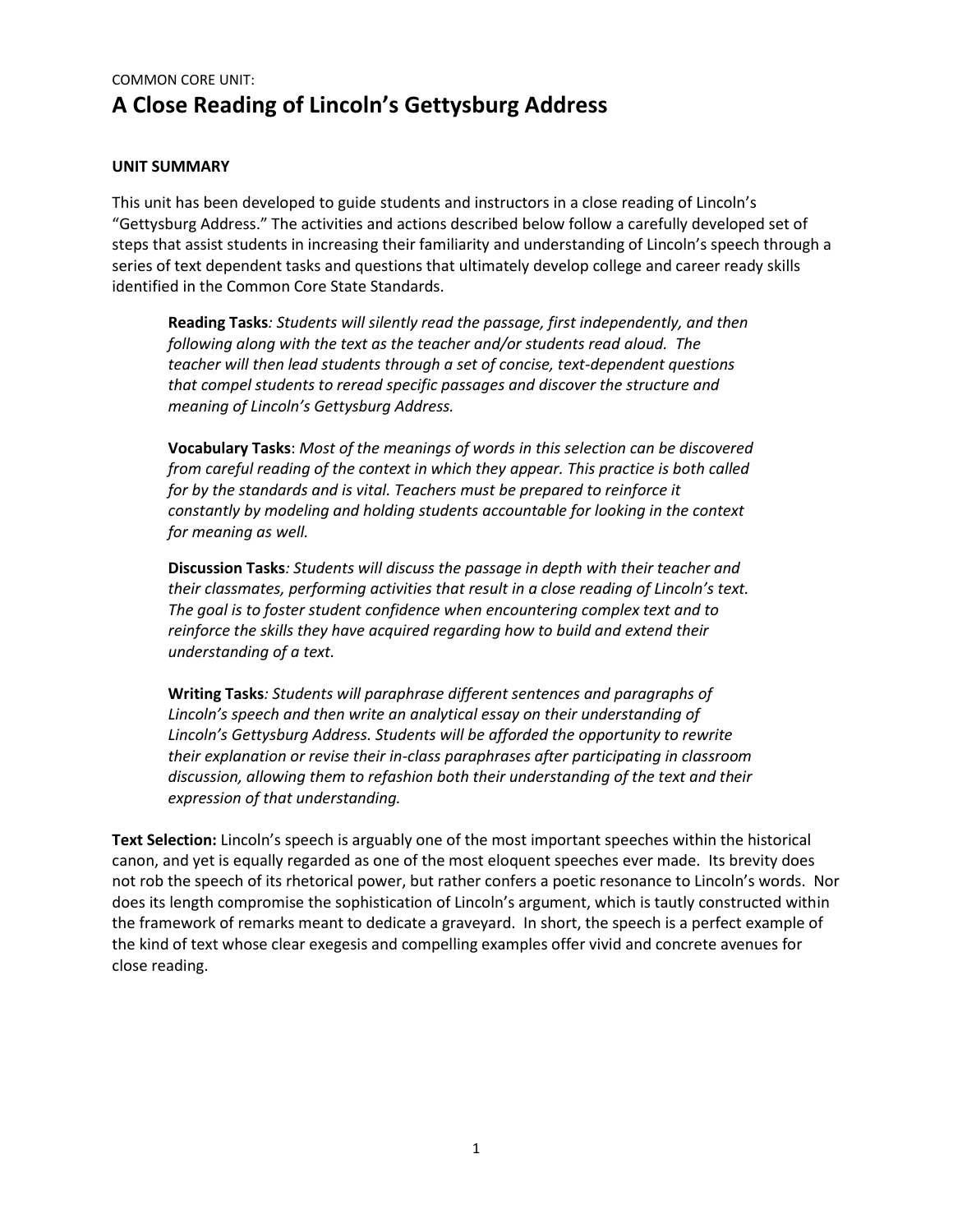**Outline of Unit**: This unit can be broken down into three sections of instruction and reflection on the part of students and their teachers, followed by additional activities, some designed for history/social studies and some for ELA classrooms.

#### **SECTION 1 What's at stake: a nation as a place and as an idea**

- 1. Students silently read Lincoln's "Gettysburg Address"
- 2. Then teacher reads the Gettysburg Address out loud to the class while students follow along in the text.
- 3. Students translate the first paragraph of the Gettysburg Address into their own words.
- 4. Students respond to guiding questions and tasks about the first paragraph, focusing on the following CCS standards: RI.9-10.1; RI.9-10.2, 4 & 5; W.9-10.9; SL.9-10.1; and L.9-10.4-6.
- 5. After the discussion, students rewrite their translation of Lincoln's paragraph.
- 6. Teacher concludes with a discussion of the first line of second paragraph.

### **SECTION 2 From funeral to new birth**

- 1. Students are re-acquainted with the first two paragraphs of the speech
- 2. Students read independently the third paragraph of the Address.
- 3. Teacher reads the text of the third paragraph out loud to the class while students follow along in the text.
- 4. Students translate the third paragraph into their own words.
- 5. Students respond to guiding questions regarding the third paragraph of the Gettysburg Address, focusing on the following CCS standards: RI.9-10.1; RI.9-10.3, 5 & 8; W.9-10.9; and SL.9-10.1.
- 6. The class concludes with students revising their translation of the third paragraph.

#### **SECTION 3 Dedication as national identity and personal devotion**

- 1. Students trace the accumulated meaning of the word "dedicate" throughout the text, focusing on the following CCS standards: RI.9-10.1; RI.9-10.4, SL.9-10.1; and L.9-10.4-6.
- 2. Teacher wraps up of "dedication" conversation.
- 3. Students write a page length essay based on the on the structure of Lincoln's argument, focusing on the following CCS standards: RI.9-10.1, RI.9-10.6 & 8; and W.9-10.1, 4 & 9.

#### **Appendices**

- Appendix I: Samples of non-text dependent questions
- Appendix II: Additional ELA activities/tasks
- Appendix III: Additional History/Social Studies activities
- Appendix IV: Vocabulary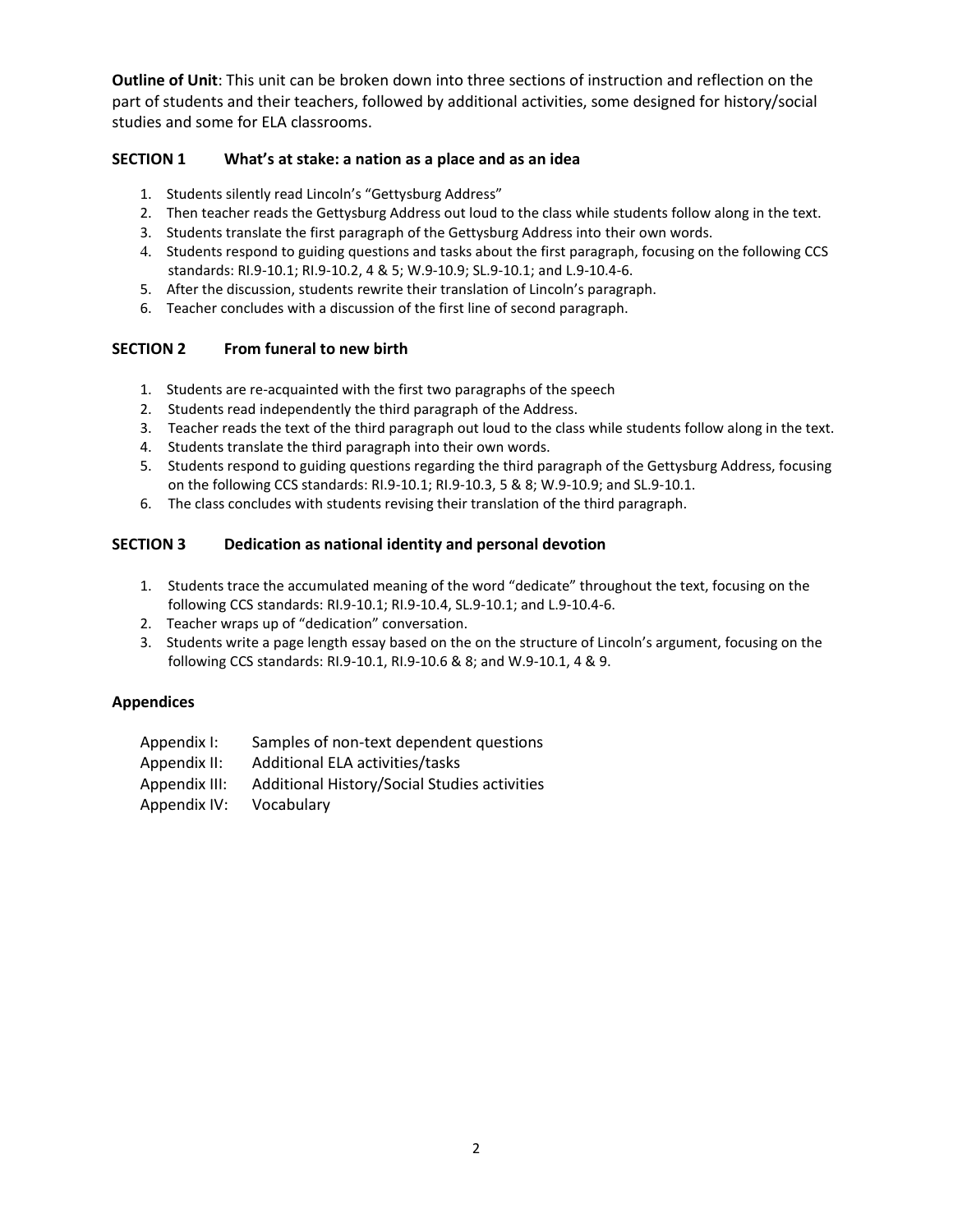## **President Abraham Lincoln's Speech**

# **The Gettysburg Address, 1863**

Four score and seven years ago our fathers brought forth on this continent, a new nation, conceived in Liberty, and dedicated to the proposition that all men are created equal.

Now we are engaged in a great civil war, testing whether that nation, or any nation so conceived and so dedicated, can long endure. We are met on a great battlefield of that war. We have come to dedicate a portion of that field, as a final resting place for those who here gave their lives that that nation might live. It is altogether fitting and proper that we should do this.

But, in a larger sense, we can not dedicate—we can not consecrate —we can not hallow—this ground. The brave men, living and dead, who struggled here, have consecrated it, far above our poor power to add or detract. The world will little note, nor long remember what we say here, but it can never forget what they did here. It is for us the living, rather, to be dedicated here to the unfinished work which they who fought here have thus far so nobly advanced. It is rather for us to be here dedicated to the great task remaining before us—that from these honored dead we take increased devotion to that cause for which they gave the last full measure of devotion—that we here highly resolve that these dead shall not have died in vain—that this nation, under God, shall have a new birth of freedom—and that government of the people, by the people, for the people, shall not perish from the earth.

*twenty*

*a war between citizens of the same country*

*declare a place sacred*

*without accomplishing anything*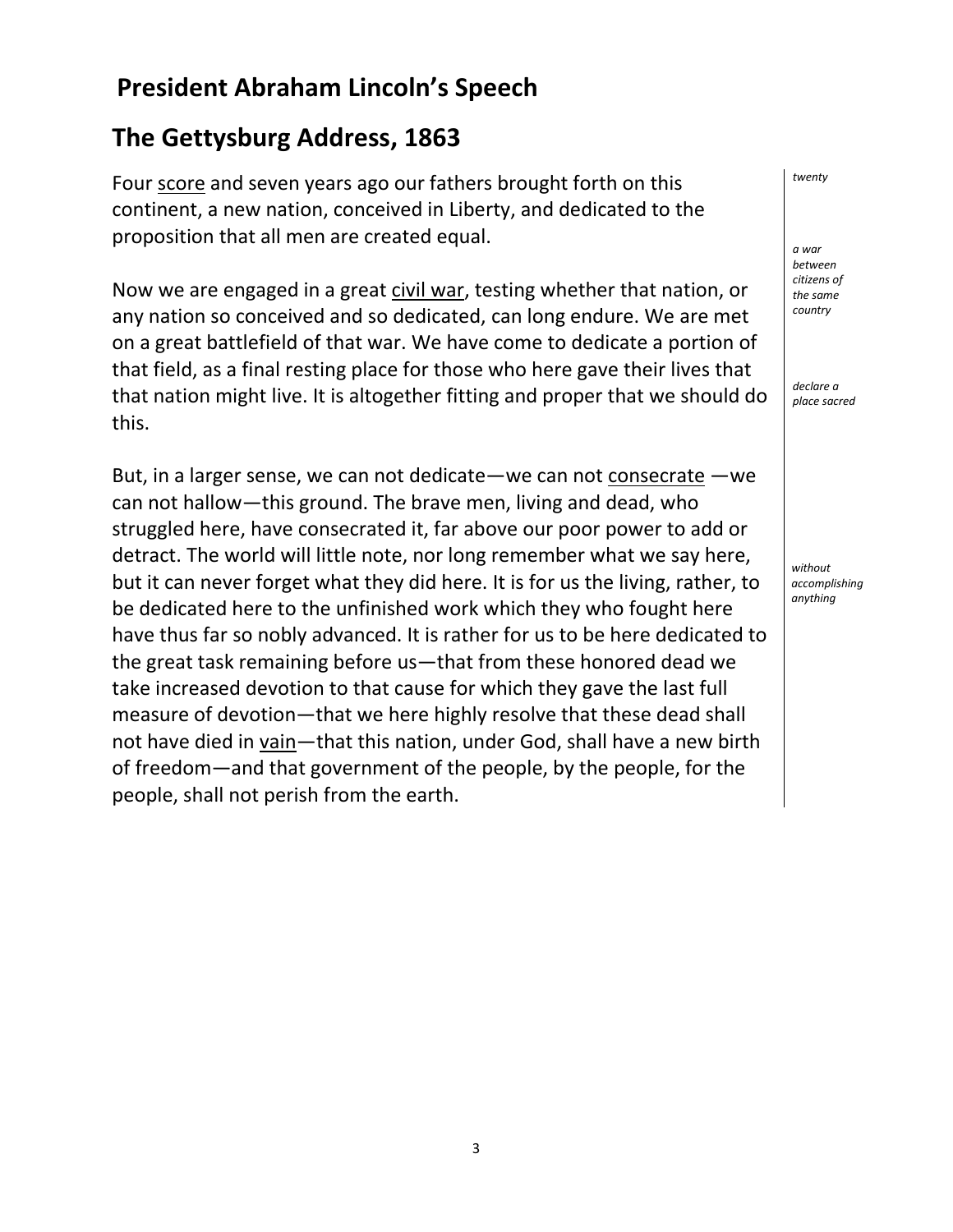### **Section 1: A nation as a place and an idea**

**Section 1 Activities** focus on CCSS Standards RI.9-10.1; RI.9-10.2, 4 & 5; W.9-10.9; SL.9-10.1; and L.9-10.4-6.

- 1. Students silently read Lincoln's "Gettysburg Address"
- 2. Then teacher reads the Gettysburg Address out loud to the class while students follow along in the text.
- 3. Students translate the first paragraph of the Gettysburg Address into their own words.
- 4. Students respond to guiding questions and tasks about the first paragraph.
- 5. After the discussion, students rewrite their translation of Lincoln's paragraph.
- 6. Teacher concludes with a discussion of the first line of second paragraph.

| <b>Text under Discussion</b>                                                                                                                                                                                                                                                                                                                                                                                                                                                                                                                                                                                                                                                                                                                                                                                             | <b>Directions for Teachers/Guiding Questions For Students</b>                                 |                                                                                                                                                                                                                                                                                                                                                                                                                                                                                                                                                                                                                                                                                                                                                                                                                                                                                                                                                                                                                   |
|--------------------------------------------------------------------------------------------------------------------------------------------------------------------------------------------------------------------------------------------------------------------------------------------------------------------------------------------------------------------------------------------------------------------------------------------------------------------------------------------------------------------------------------------------------------------------------------------------------------------------------------------------------------------------------------------------------------------------------------------------------------------------------------------------------------------------|-----------------------------------------------------------------------------------------------|-------------------------------------------------------------------------------------------------------------------------------------------------------------------------------------------------------------------------------------------------------------------------------------------------------------------------------------------------------------------------------------------------------------------------------------------------------------------------------------------------------------------------------------------------------------------------------------------------------------------------------------------------------------------------------------------------------------------------------------------------------------------------------------------------------------------------------------------------------------------------------------------------------------------------------------------------------------------------------------------------------------------|
| Four score and seven years ago our fathers brought forth on this<br>continent, a new nation, conceived in Liberty, and dedicated to the<br>proposition that all men are created equal.<br>Now we are engaged in a great civil war, testing whether that nation, or<br>any nation so conceived and so dedicated, can long endure. We are met<br>on a great battlefield of that war. We have come to dedicate a portion of<br>that field, as a final resting place for those who here gave their lives that<br>that nation might live. It is altogether fitting and proper that we should<br>do this.<br>But, in a larger sense, we can not dedicate-we can not consecrate -we<br>can not hallow-this ground. The brave men, living and dead, who                                                                          | twenty<br>a war<br>between<br>citizens of<br>the same<br>country<br>declare a<br>place sacred | 1. Introduce the text and ask students to read independently.<br>Other than giving an initial gloss to words students would likely not be<br>able to define from context (underlined in the text), teachers should avoid<br>giving any background context or instructional guidance at the outset of<br>the lesson while students are reading the text silently. This close reading<br>approach forces students to rely exclusively on the text instead of<br>privileging background knowledge, and levels the playing field for all<br>students as they seek to comprehend Lincoln's words. It may make sense<br>to notify students that the short text is thought to be difficult and they are<br>not expected to understand it fully on a first reading--that they can expect<br>to struggle. Some students may be frustrated, but all students need<br>practice in doing their best to stay with something they do not initially<br>understand.                                                               |
| struggled here, have consecrated it, far above our poor power to add or<br>detract. The world will little note, nor long remember what we say here,<br>but it can never forget what they did here. It is for us the living, rather,<br>to be dedicated here to the unfinished work which they who fought here<br>have thus far so nobly advanced. It is rather for us to be here dedicated<br>to the great task remaining before us-that from these honored dead<br>we take increased devotion to that cause for which they gave the last<br>full measure of devotion-that we here highly resolve that these dead<br>shall not have died in vain-that this nation, under God, shall have a<br>new birth of freedom-and that government of the people, by the<br>people, for the people, shall not perish from the earth. | without<br>accomplishing<br>anything                                                          | 2. Read the passage out loud as students follow along in the text.<br>Listening to the Gettysburg Address is another excellent way to acquaint<br>students a second time with Lincoln's powerful and stirring words. After<br>students have an opportunity to silently read the text, read aloud the<br>speech slowly and methodically, allowing students to follow the twists and<br>turns in Lincoln's argument. Do not attempt to "deliver" Lincoln's text as if<br>giving the speech yourself but rather carefully speak Lincoln's words<br>clearly to the class, being sure to follow his punctuation and rhetorical<br>clues. Speaking clearly and carefully will allow students to follow Lincoln's<br>argument and reading out loud with students following along improves<br>fluency while offering all students access to this complex text. Accurate<br>and skillful modeling of the reading provides students who may be<br>dysfluent with accurate pronunciations and syntactic patterns of English. |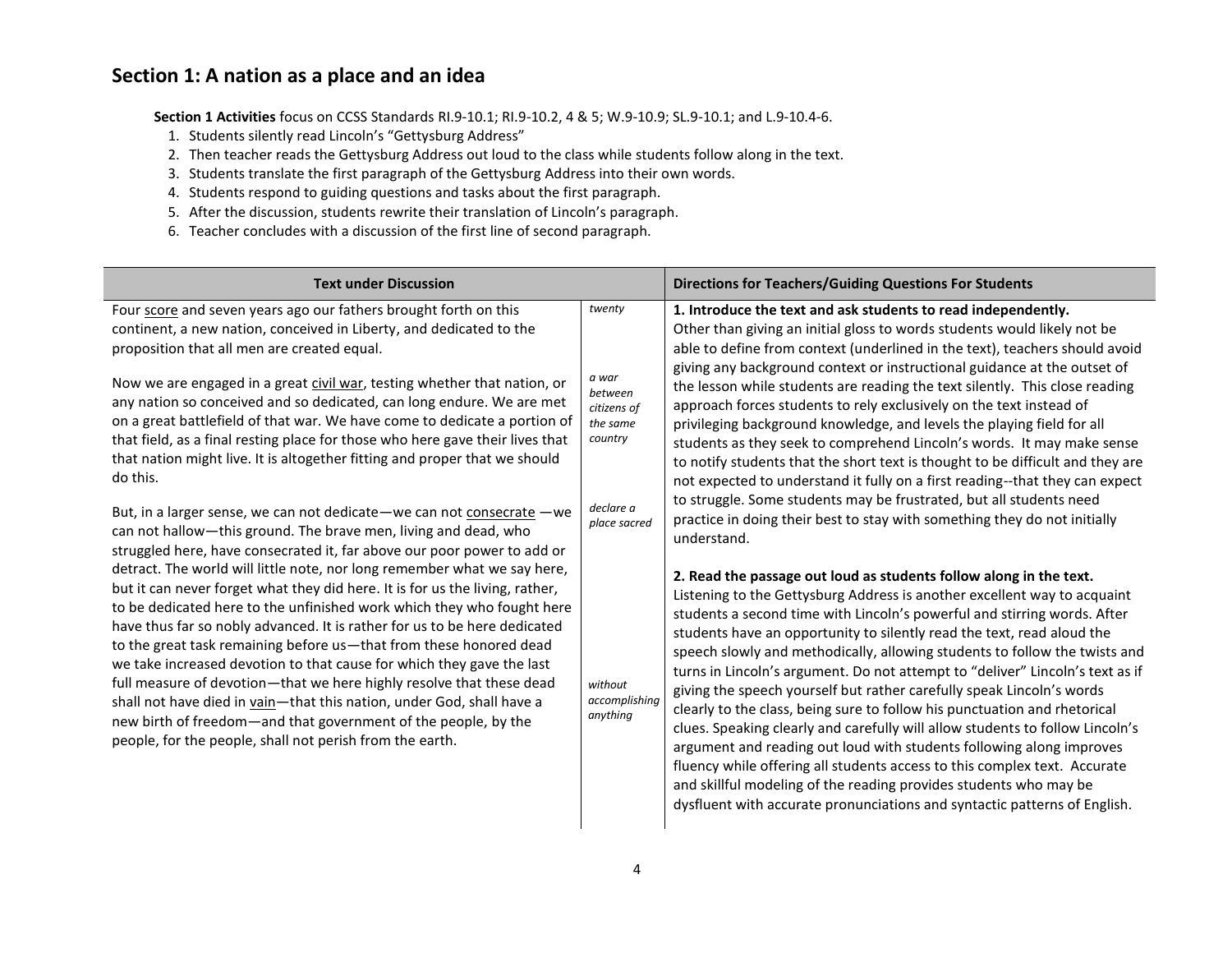| <b>Central Concern #1</b>                                                                                                                                                                                                                                                                                                                                                                                                                                                                                                                                                         | <b>Directions for Teachers/Guiding Questions For Students</b>                                                                                                                                                                                                                                                                                                                                                                                                                                                                                                                                                                                                                                                                                                                                                                                                                                                                                                                                                                                                                                                                                                                                                                                                                                                        |  |
|-----------------------------------------------------------------------------------------------------------------------------------------------------------------------------------------------------------------------------------------------------------------------------------------------------------------------------------------------------------------------------------------------------------------------------------------------------------------------------------------------------------------------------------------------------------------------------------|----------------------------------------------------------------------------------------------------------------------------------------------------------------------------------------------------------------------------------------------------------------------------------------------------------------------------------------------------------------------------------------------------------------------------------------------------------------------------------------------------------------------------------------------------------------------------------------------------------------------------------------------------------------------------------------------------------------------------------------------------------------------------------------------------------------------------------------------------------------------------------------------------------------------------------------------------------------------------------------------------------------------------------------------------------------------------------------------------------------------------------------------------------------------------------------------------------------------------------------------------------------------------------------------------------------------|--|
| In the first sentence, what does Lincoln tell<br>us about this new nation?<br>This first central concern aims to guide<br>students to recognize that Lincoln tells us<br>quite a bit, including something about<br>who, what, when, where, and why. He<br>outlines when the country was founded,<br>where (on this continent), by whom (our<br>fathers), and offers something about how<br>it was founded (conceived in liberty), as<br>well as a phrase that describes both what<br>the nation is about and why it was<br>founded (dedicated to a proposition<br>about liberty). | 3. Ask students to translate the text of the first paragraph into their own words in one or more sentences.<br>This activity challenges students to attempt to understand on their own the first paragraph. The aim here<br>for students is not to summarize, but to paraphrase-to put it in their own words. Students should write<br>no more than a couple of sentences. In order for students to accomplish a task like this successfully, they<br>will need practice in focusing and writing independently. The aim is not to have them ask questions but<br>do what they can on their own.<br>4. Guide discussion of the first paragraph with a series of specific text-dependent questions and tasks.<br>As students move through these questions, be sure to check for and reinforce their understanding of<br>academic vocabulary in the corresponding text (which will be <b>boldfaced</b> the first time it appears in the<br>text). At times the questions may focus on academic vocabulary.<br>(Q1) What does Lincoln mean by "four score and seven years ago"? Who are "our fathers"?<br>Lincoln tells his listeners when and by whom the country was founded. (Students have the clues they<br>need to calculate the year. They have been told that score means twenty years, and they have been given |  |
| <b>Text Under Discussion</b>                                                                                                                                                                                                                                                                                                                                                                                                                                                                                                                                                      | the date of Lincoln's speech as 1863. 1863 - 87 = 1776.) Let students know that these details will be                                                                                                                                                                                                                                                                                                                                                                                                                                                                                                                                                                                                                                                                                                                                                                                                                                                                                                                                                                                                                                                                                                                                                                                                                |  |
| Four score and seven years ago our<br>fathers brought forth on this continent,<br>a new nation, conceived in Liberty, and<br>dedicated to the proposition that all<br>men are created equal.                                                                                                                                                                                                                                                                                                                                                                                      | addressed later more thoroughly. For now, though keep it simple - that all we know about "our fathers"<br>twenty<br>from this sentence is that they started something new. Some students may recall the phrase "founding<br>fathers" which is a nice inference here, since Lincoln identifies these people as "those who brought forth<br>a new nation" some time ago. Point out to students that one important thing about reading carefully is<br>that it helps to get a basic comprehension of a sentence before looking to understand every detail.<br>(Q2) What is he saying is significant about America? Is he saying that no one has been free or equal before?<br>So what is new?                                                                                                                                                                                                                                                                                                                                                                                                                                                                                                                                                                                                                           |  |
|                                                                                                                                                                                                                                                                                                                                                                                                                                                                                                                                                                                   | Answering this question will force students to pay attention to two things that Lincoln says - that this<br>nation is "conceived in Liberty" (that is, the people who founded it freely chose to dedicate themselves to<br>a claim – it was not forced upon them ) and "dedicated to the proposition that all men are created equal."<br>(One way to help students grasp the force of Lincoln's words is to ask them to consider what would be<br>different if the proposition changed - what if the nation were dedicated to the opposite, i.e., that some<br>people are better than others?) Students need to grasp the structure of the sentence: these two phrases<br>modify and describe the "new nation."                                                                                                                                                                                                                                                                                                                                                                                                                                                                                                                                                                                                      |  |
|                                                                                                                                                                                                                                                                                                                                                                                                                                                                                                                                                                                   | (Q3) Sum up and gather what students have learned so far: have students summarize the three ways in<br>which the nation is new.                                                                                                                                                                                                                                                                                                                                                                                                                                                                                                                                                                                                                                                                                                                                                                                                                                                                                                                                                                                                                                                                                                                                                                                      |  |
|                                                                                                                                                                                                                                                                                                                                                                                                                                                                                                                                                                                   | The nation (1) did not exist before, (2) was made through free choice, and (3) is dedicated to a specific<br>idea - "all men are created equal."                                                                                                                                                                                                                                                                                                                                                                                                                                                                                                                                                                                                                                                                                                                                                                                                                                                                                                                                                                                                                                                                                                                                                                     |  |
|                                                                                                                                                                                                                                                                                                                                                                                                                                                                                                                                                                                   | 5                                                                                                                                                                                                                                                                                                                                                                                                                                                                                                                                                                                                                                                                                                                                                                                                                                                                                                                                                                                                                                                                                                                                                                                                                                                                                                                    |  |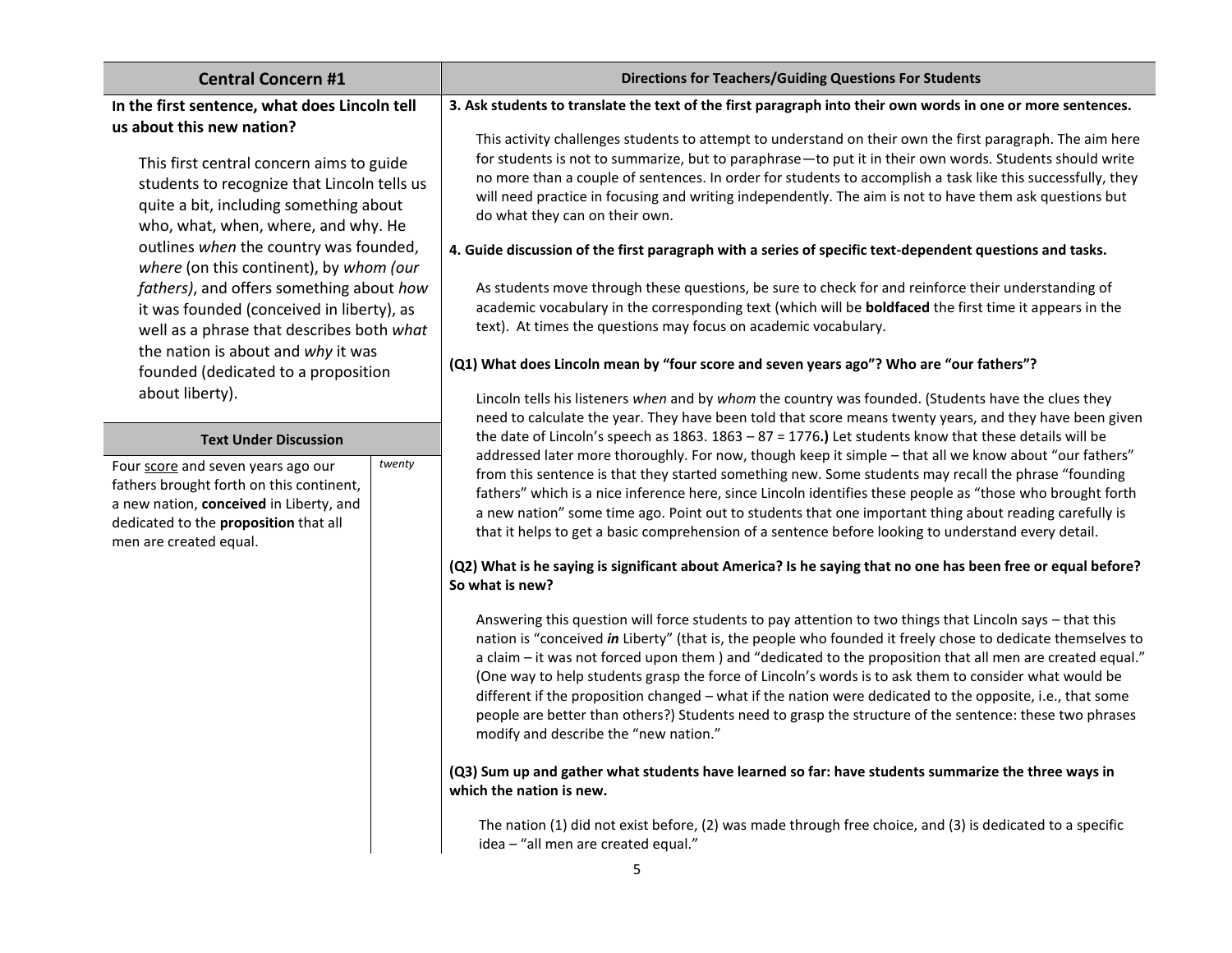| <b>Central Concern #2</b>                | <b>Directions for Teachers/Guiding Questions For Students</b>                                              |  |
|------------------------------------------|------------------------------------------------------------------------------------------------------------|--|
| What happened four score and seven years | (Q4) What important thing happened in 1776?                                                                |  |
| ago?                                     | This question, of course, goes beyond the text to explore students' prior knowledge and associations.      |  |
| The second central concern deepens the   | Students may or may not know that the Declaration of Independence was issued in 1776, but they will        |  |
| examination of what is at stake in the   | likely know it is a very important date - one that they themselves have heard before. Something very       |  |
| Gettysburg Address by further examining  | important happened on that date. It's OK to mention the Declaration, but the next step is to discover      |  |
| how Lincoln places his words in context. | what students can infer about 1776 from Lincoln's own words now in front of them.                          |  |
| For now, the emphasis continues to be on | (Q5) Beyond what students may or may not know about the Declaration of Independence, what does             |  |
| what students can draw from the text     | Lincoln tell us in this first sentence about what happened 87 years ago? What is the impact of Lincoln     |  |
| itself to figure out an answer to this   | referring to such a famous date?                                                                           |  |
| question-not to the historical context.  | Students should now be able to draw on the knowledge that they have gained from reading the second         |  |
| <b>Text Under Discussion</b>             | part of Lincoln's sentence. They should be able to infer: Lincoln says that in 1776 "our fathers" freely   |  |
| twenty                                   | chose to begin a new nation dedicated to the principle that all men are created equal. It is enough for    |  |
| Four score and seven years ago our       | students, at this point, to recognize that Lincoln frames his remarks within a very important context, the |  |
| fathers brought forth on this continent, | beginning of the country, and an idea on which the country was based. Students should learn to pay close   |  |
| a new nation, conceived in Liberty, and  | attention to how any author chooses to begin.                                                              |  |
| dedicated to the proposition that all    | 5. Ask students to rewrite their translation of Lincoln's first paragraph.                                 |  |
| men are created equal.                   | Based on what they have learned, students rewrite their translation of the first line.                     |  |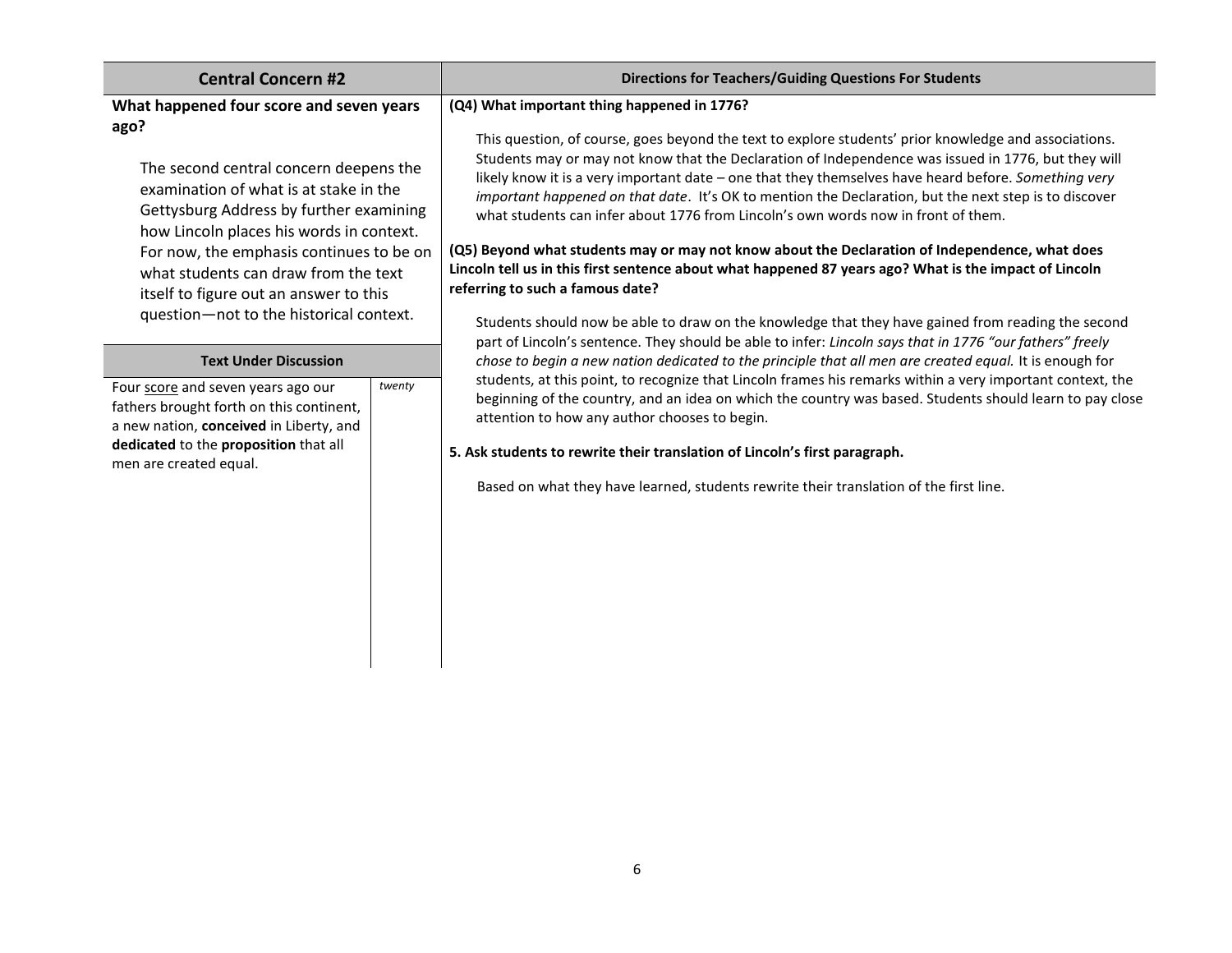| <b>Central Concern #3</b><br>What is being tested by this war?                                                                                                                                                                                                                                                                                                                                                           |                                                        | <b>Directions for Teachers/Guiding Questions For Students</b>                                                                                                                                                                                                                                                                                                                                                                                                                                                                                                                                                                                                                                                                                                                                                                                                                                                                                                                                                                                                                                                                                                                                                                                                                                                                                                                                                                                                                                                                                                                                                                                                                                                                                                                                                                                                                                                                                                                                                                                                                                                                                                                              |  |
|--------------------------------------------------------------------------------------------------------------------------------------------------------------------------------------------------------------------------------------------------------------------------------------------------------------------------------------------------------------------------------------------------------------------------|--------------------------------------------------------|--------------------------------------------------------------------------------------------------------------------------------------------------------------------------------------------------------------------------------------------------------------------------------------------------------------------------------------------------------------------------------------------------------------------------------------------------------------------------------------------------------------------------------------------------------------------------------------------------------------------------------------------------------------------------------------------------------------------------------------------------------------------------------------------------------------------------------------------------------------------------------------------------------------------------------------------------------------------------------------------------------------------------------------------------------------------------------------------------------------------------------------------------------------------------------------------------------------------------------------------------------------------------------------------------------------------------------------------------------------------------------------------------------------------------------------------------------------------------------------------------------------------------------------------------------------------------------------------------------------------------------------------------------------------------------------------------------------------------------------------------------------------------------------------------------------------------------------------------------------------------------------------------------------------------------------------------------------------------------------------------------------------------------------------------------------------------------------------------------------------------------------------------------------------------------------------|--|
|                                                                                                                                                                                                                                                                                                                                                                                                                          |                                                        | 6. Conclude with a discussion of the first line of the second paragraph.                                                                                                                                                                                                                                                                                                                                                                                                                                                                                                                                                                                                                                                                                                                                                                                                                                                                                                                                                                                                                                                                                                                                                                                                                                                                                                                                                                                                                                                                                                                                                                                                                                                                                                                                                                                                                                                                                                                                                                                                                                                                                                                   |  |
| This question furthers the conversation of<br>how Lincoln establishes what is at stake.<br>At issue is not only the survival of the<br>nation, but the survival of the principles<br>on which it is based.<br><b>Text Under Discussion</b>                                                                                                                                                                               |                                                        | (Q9) What impact does starting the second paragraph with "now" have on its meaning?<br>Probe students to clarify their understanding of the shift in time created by beginning the paragraph with<br>"now"-that Lincoln is no longer speaking about 1776 but 1863.<br>(Q10) When Lincoln says the nation was "so conceived and so dedicated" what is he referring to? What is<br>the point including the phrase "or any nation so conceived and so dedicated" - what would the sentence<br>mean without it?                                                                                                                                                                                                                                                                                                                                                                                                                                                                                                                                                                                                                                                                                                                                                                                                                                                                                                                                                                                                                                                                                                                                                                                                                                                                                                                                                                                                                                                                                                                                                                                                                                                                                |  |
| Now we are engaged in a great civil<br>war, testing whether that nation, or<br>any nation so conceived and so<br>dedicated, can long endure. We are<br>met on a great battlefield of that war.<br>We have come to dedicate a portion of<br>that field, as a final resting place for<br>those who here gave their lives that<br>that nation might live. It is altogether<br>fitting and proper that we should do<br>this. | a war<br>between<br>citizens of<br>the same<br>country | Students need to draw on what they have learned from the first sentence; that is, this country was<br>conceived in liberty and dedicated to the principle that all men are created equal. Without the phrase,<br>Lincoln would only be talking about the survival of a specific place, the nation founded in 1776 ("that<br>nation"). With the phrase, he says the question is not just the survival of that nation - but any nation built<br>on the same principles. Lincoln says that what is at stake in this war is not just the freedom and quality in<br>this country, but the <i>possibility</i> that one could build a country on these ideals. What is being tested is not<br>just a specific place, but the viability of a set of ideals.<br>(Q11) What if Lincoln had used the verb "start" instead of "conceive?"<br>Conceive means not only to start something, or to give birth, but also to think of or imagine something (it<br>may be necessary to give students the second meaning of "conceive" as thinking since it is difficult to<br>infer). The impact of Lincoln choosing "conceive" is significant, since in one word it captures the idea that<br>the founding of the country was the beginning of a place and a big idea - that "all men are created<br>equal."<br>In summarizing the conversation of the first day, consider reviewing several techniques used to understand<br>these two complex sentences:<br>1. Paying attention to the meaning of certain key academic words (like conceive, dedicate, proposition).<br>2. Taking apart Lincoln's long sentences part by part, often simplifying them, by removing the clause.<br>3. Asking "How does an author establish why what they are saying is important?" to discover the point<br>of view.<br>One of the most important choices any author makes is where and how to begin. Rich, complex texts deserve<br>a lot of attention, particularly at their beginnings. Students are also learning from the deliberate slow<br>attention given to just these first two sentences in this first class that it is not only OK, but wise to invest a lot<br>of time up front with text that is challenging. |  |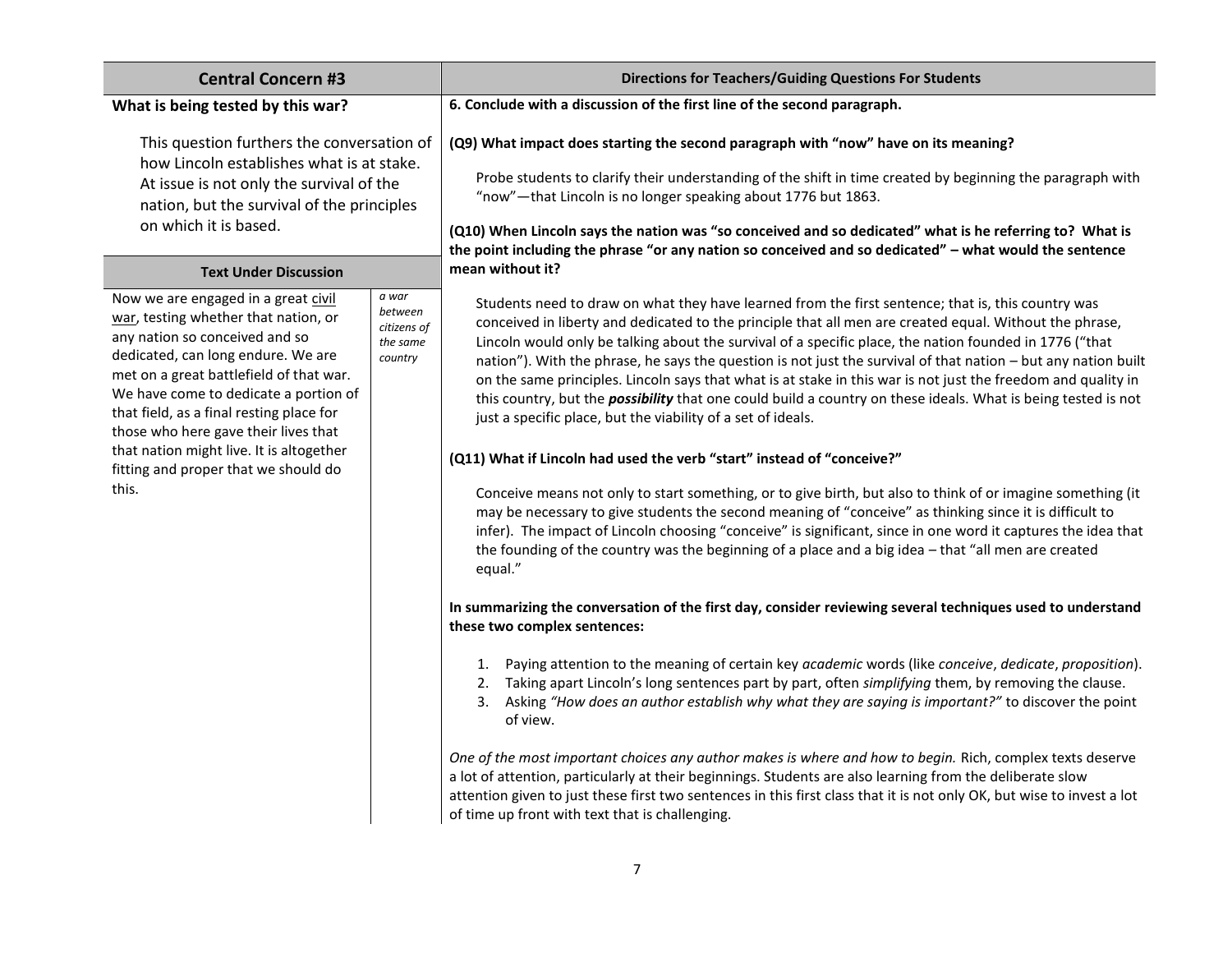## **Section 2: From funeral to new birth**

**Section Two Activities** focus on CCSS Standards RI.9-10.1; RI.9-10.3, 5 & 8; W.9-10.9; and SL.9-10.1.

- 1. Students are re-acquainted with the first two paragraphs of the speech.
- 2. Students read independently the third paragraph of the Address.
- 3. Teacher reads the text of the third paragraph out loud to the class while students follow along in the text.
- 4. Students translate the third paragraph into their own words.
- 5. Students respond to guiding questions regarding the third paragraph of the Gettysburg Address.
- 6. The class concludes with students revising their translation of the third paragraph.

| <b>Central Concern #1</b>                                                                                                                                                                                                                                                                                                                                                                                                |                                                        | <b>Directions for Teachers/Guiding Questions For Students</b>                                                                                                                                                                                                                                                                                                                                                                                                                                                                                                                                                                                                                                                                                                                                                                                                                                                                                                                                                                                                                                                                                                              |
|--------------------------------------------------------------------------------------------------------------------------------------------------------------------------------------------------------------------------------------------------------------------------------------------------------------------------------------------------------------------------------------------------------------------------|--------------------------------------------------------|----------------------------------------------------------------------------------------------------------------------------------------------------------------------------------------------------------------------------------------------------------------------------------------------------------------------------------------------------------------------------------------------------------------------------------------------------------------------------------------------------------------------------------------------------------------------------------------------------------------------------------------------------------------------------------------------------------------------------------------------------------------------------------------------------------------------------------------------------------------------------------------------------------------------------------------------------------------------------------------------------------------------------------------------------------------------------------------------------------------------------------------------------------------------------|
| What are the people who are assembled at<br>Gettysburg there to do?<br>The aim of this discussion is to clarify the<br>situation and context for the speech,<br>specifically, that it is the dedication of a<br>graveyard to soldiers who lost their lives<br>in the civil war.<br><b>Text Under Discussion</b>                                                                                                          |                                                        | 1. Re-acquaint students with the first two paragraphs of the speech.<br>As students move through these questions, be sure to check for and reinforce their understanding of<br>academic vocabulary in the corresponding text (which will be <b>boldfaced</b> the first time it appears in the<br>text). At times the questions may focus on academic vocabulary.<br>(Q1) Divide the third sentence (of the second paragraph) into simpler parts to make the context of the<br>speech clear and ask students to ponder what each part means.<br>"We have come to dedicate a portion of that field, as a final resting place." This portion of the sentence                                                                                                                                                                                                                                                                                                                                                                                                                                                                                                                  |
|                                                                                                                                                                                                                                                                                                                                                                                                                          |                                                        | makes clear that they are designating part of the field of battle as a graveyard.                                                                                                                                                                                                                                                                                                                                                                                                                                                                                                                                                                                                                                                                                                                                                                                                                                                                                                                                                                                                                                                                                          |
| Now we are engaged in a great civil<br>war, testing whether that nation, or<br>any nation so conceived and so<br>dedicated, can long endure. We are<br>met on a great battlefield of that war.<br>We have come to dedicate a portion of<br>that field, as a final resting place for<br>those who here gave their lives that<br>that nation might live. It is altogether<br>fitting and proper that we should do<br>this. | a war<br>between<br>citizens of<br>the same<br>country | "For those who here gave their lives that that nation might live." This phrase refers to the soldiers that<br>fought on this very field. Note that Lincoln picks up on the idea from the first two sentences, that is, they<br>are fighting for the survival of the country $-$ "so that that nation might live."<br>2. Introduce the third paragraph and ask students to read independently.<br>Other than giving an initial gloss to words students would likely not be able to define from context<br>(underlined in the text), teachers should avoid giving any background context or instructional guidance at the<br>outset of the lesson while students are reading the text silently. The idea here is to plunge students into an<br>independent encounter with the last section of this short text. Once again, it may make sense to remind<br>students that the short text is thought to be difficult and they are not expected to understand it fully on a first<br>reading--which they can expect to struggle. Some students may be frustrated, but all students need practice<br>in doing their best to stay with something they do not initially understand. |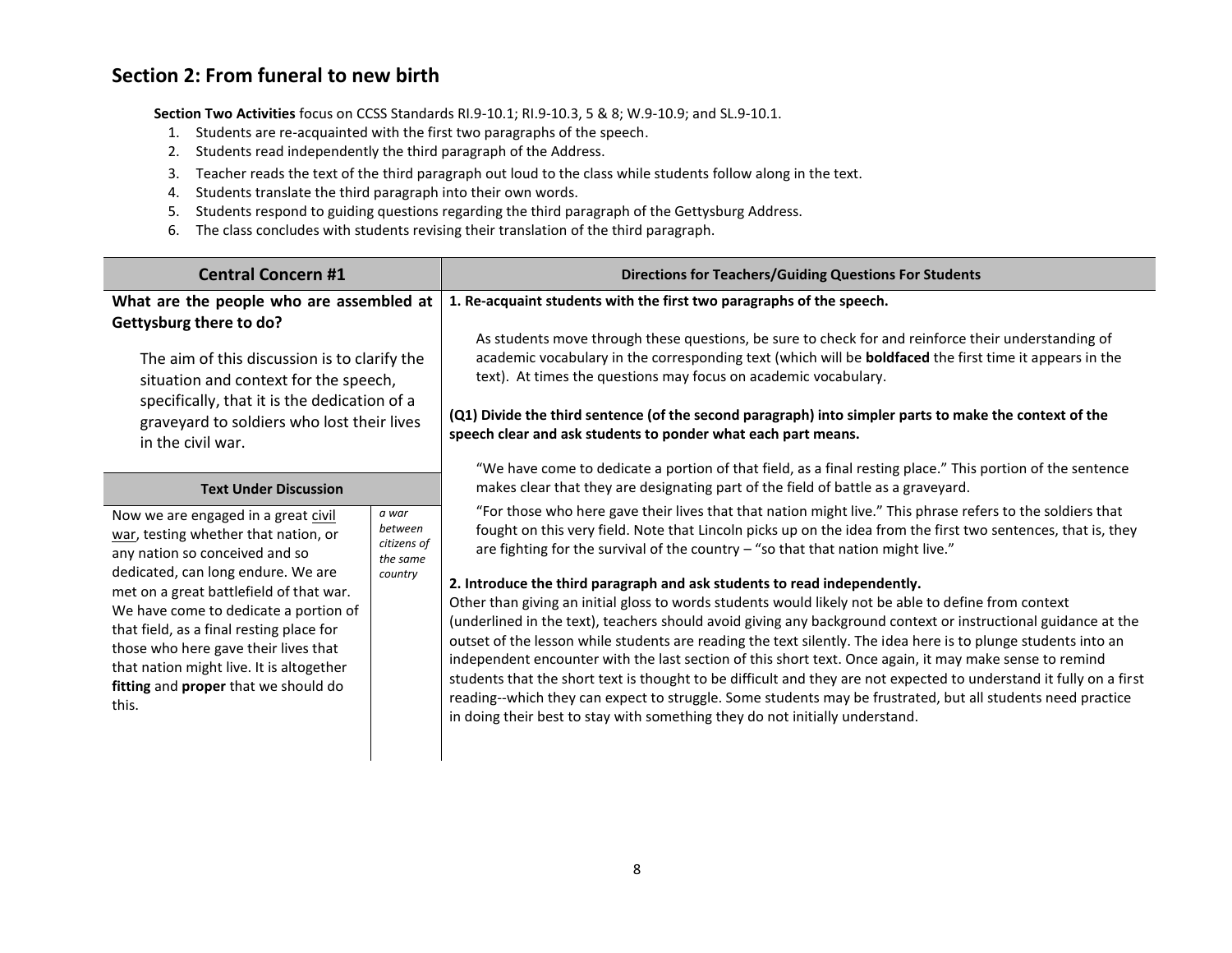| <b>Text under Discussion</b>                                                                                                                                                                                                                                                                                                                                                                                                                                                                                                                                                                                                                                                                                                                                                                                                                                                                                                                                            |                                                                   | <b>Directions for Teachers/Guiding Questions For Students</b>                                                                                                                                                                                                                                                                                                                                                                                                                                                                                                                                                                                                                                                                                                                                                                                                                                                                                                                                                                                                                                                                                                                                                                                                                                  |
|-------------------------------------------------------------------------------------------------------------------------------------------------------------------------------------------------------------------------------------------------------------------------------------------------------------------------------------------------------------------------------------------------------------------------------------------------------------------------------------------------------------------------------------------------------------------------------------------------------------------------------------------------------------------------------------------------------------------------------------------------------------------------------------------------------------------------------------------------------------------------------------------------------------------------------------------------------------------------|-------------------------------------------------------------------|------------------------------------------------------------------------------------------------------------------------------------------------------------------------------------------------------------------------------------------------------------------------------------------------------------------------------------------------------------------------------------------------------------------------------------------------------------------------------------------------------------------------------------------------------------------------------------------------------------------------------------------------------------------------------------------------------------------------------------------------------------------------------------------------------------------------------------------------------------------------------------------------------------------------------------------------------------------------------------------------------------------------------------------------------------------------------------------------------------------------------------------------------------------------------------------------------------------------------------------------------------------------------------------------|
| But, in a larger sense, we can not dedicate - we can not consecrate - we<br>can not hallow—this ground. The brave men, living and dead, who<br>struggled here, have consecrated it, far above our poor power to add or<br>detract. The world will little note, nor long remember what we say here,<br>but it can never forget what they did here. It is for us the living, rather,<br>to be dedicated here to the unfinished work which they who fought here<br>have thus far so nobly advanced. It is rather for us to be here dedicated<br>to the great task remaining before us-that from these honored dead<br>we take increased devotion to that cause for which they gave the last<br>full measure of devotion-that we here highly resolve that these dead<br>shall not have died in vain-that this nation, under God, shall have a<br>new birth of freedom-and that government of the people, by the<br>people, for the people, shall not perish from the earth. | declare a<br>place sacred<br>without<br>accomplishing<br>anything | 3. Read the passage out loud as students follow along in the text.<br>After students have an opportunity to silently read the third paragraph,<br>read aloud the speech slowly and methodically, while students follow<br>along in their written copy the twists and turns in Lincoln's argument. Do<br>not attempt to "deliver" Lincoln's text as if giving the speech yourself but<br>rather carefully speak Lincoln's words clearly to the class, being sure to<br>follow his punctuation and rhetorical clues. Listening to the Gettysburg<br>Address is another excellent way to initially acquaint students with<br>Lincoln's powerful and stirring words.<br>4. Ask students to translate the text of the third paragraph into their<br>own words in one or more sentences.<br>This is the second independent activity, in which students attempt to<br>understand on their own the third paragraph. The aim here for students is<br>not to summarize, but to paraphrase, to put it in their own words.<br>Students should write no more than a few sentences. In order for students<br>to accomplish a task like this successfully, they will need practice in<br>focusing and writing independently. The aim is not to have them ask<br>questions, but do what they can on their own. |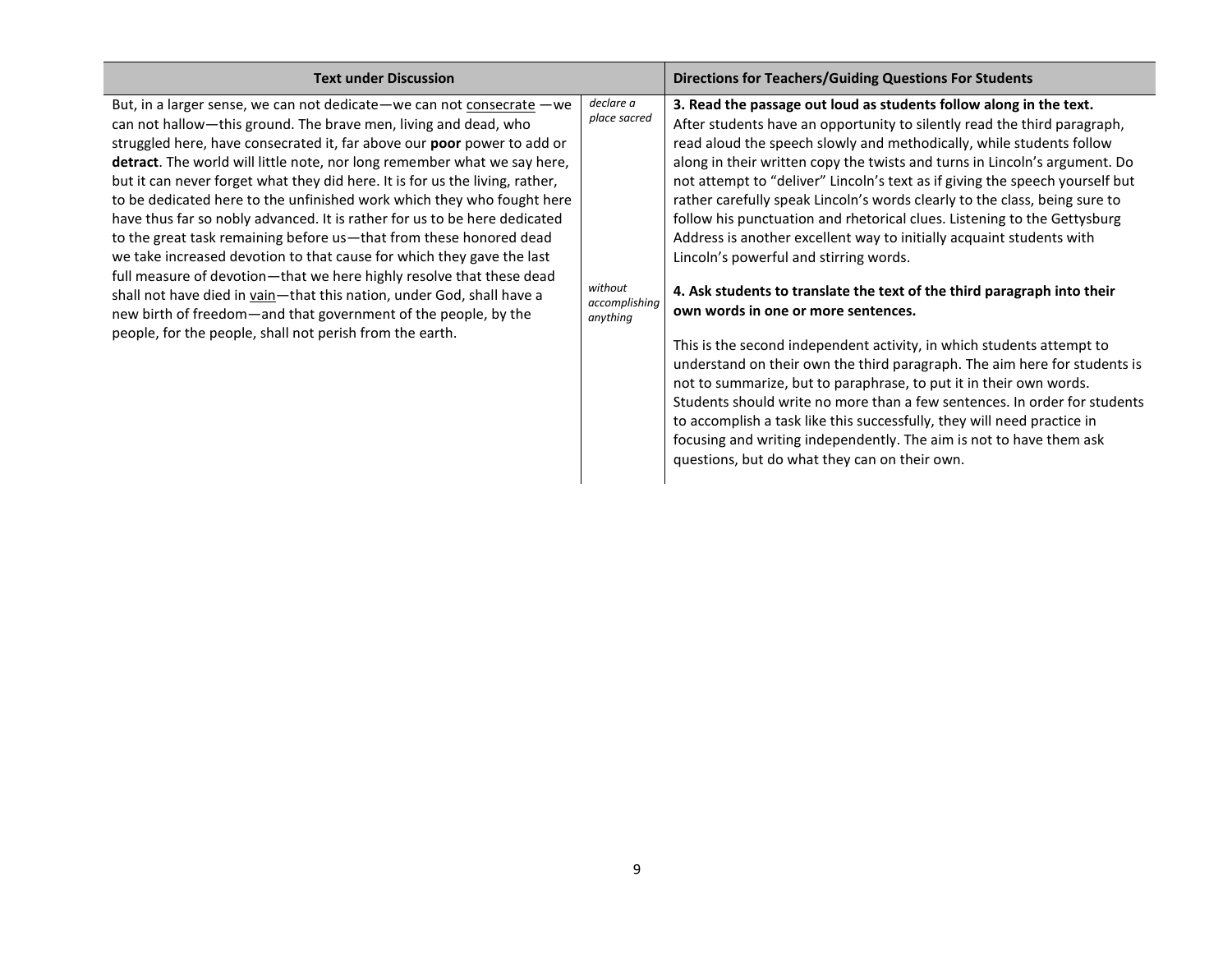| <b>Central Concern #2</b>                                                                                                                                                                                                                                                                                                                                                                  | <b>Directions for Teachers/Guiding Questions For Students</b>                                                                                                                                                                                                                                                                                                                                                                                                                                                                                                                                                                                                                                                                                                                                                                                                              |
|--------------------------------------------------------------------------------------------------------------------------------------------------------------------------------------------------------------------------------------------------------------------------------------------------------------------------------------------------------------------------------------------|----------------------------------------------------------------------------------------------------------------------------------------------------------------------------------------------------------------------------------------------------------------------------------------------------------------------------------------------------------------------------------------------------------------------------------------------------------------------------------------------------------------------------------------------------------------------------------------------------------------------------------------------------------------------------------------------------------------------------------------------------------------------------------------------------------------------------------------------------------------------------|
| What did those who fought at Gettysburg do<br>that those who have gathered cannot?<br>The target here is to have students<br>recognize that while the assembled<br>masses were called upon to dedicate the<br>cemetery, Lincoln believes that (a) it is<br>beyond their power to do so and (b) that<br>those who died have already consecrated<br>it.                                      | 5. Guide discussion of the third paragraph with a series of specific text-dependent questions and tasks.<br>As students move through these questions, be sure to check for and reinforce their understanding of<br>academic vocabulary in the corresponding text (which will be boldfaced the first time it appears in the<br>text). At times the questions may focus on academic vocabulary.<br>(Q2) What is the impact of starting the paragraph with "but"?<br>It is important for students to recognize that Lincoln is referring to the previous sentence and is<br>effectively negating his earlier claim that the primary function of those who have gathered on this day is<br>to dedicate a graveyard. It is clear in his words "we cannot dedicate."                                                                                                             |
| <b>Text Under Discussion</b>                                                                                                                                                                                                                                                                                                                                                               | (Q3) What does Lincoln describe as the impact of those who fought at Gettysburg?                                                                                                                                                                                                                                                                                                                                                                                                                                                                                                                                                                                                                                                                                                                                                                                           |
| But, in a larger sense, we can not<br>declare a<br>dedicate-we can not consecrate -we<br>place<br>can not hallow-this ground. The brave<br>sacred<br>men, living and dead, who struggled<br>here, have consecrated it, far above<br>our poor power to add or detract. The<br>world will little note, nor long<br>remember what we say here, but it can<br>never forget what they did here. | Students should comprehend the literal meaning of Lincoln's words-that those who fought have<br>sanctified the graveyard more than speeches ever could. He says the world will not forget their actions,<br>and that the words people say today are less important. (Students might notice that the fact is, everyone<br>now remembers Lincoln's words at Gettysburg, and that is something worth discussing later.)<br>(Q4) What does the word "rather" mean in this sentence?<br>"Rather" is an important word to make sure students recognize and grasp, as Lincoln's speech pivots at<br>this point to make the positive case for what those who are listening can do in comparison to what he just<br>said his speech cannot do. Rather than being focused on dedicating the field, which they "cannot do" they<br>should be dedicated to "the great task remaining." |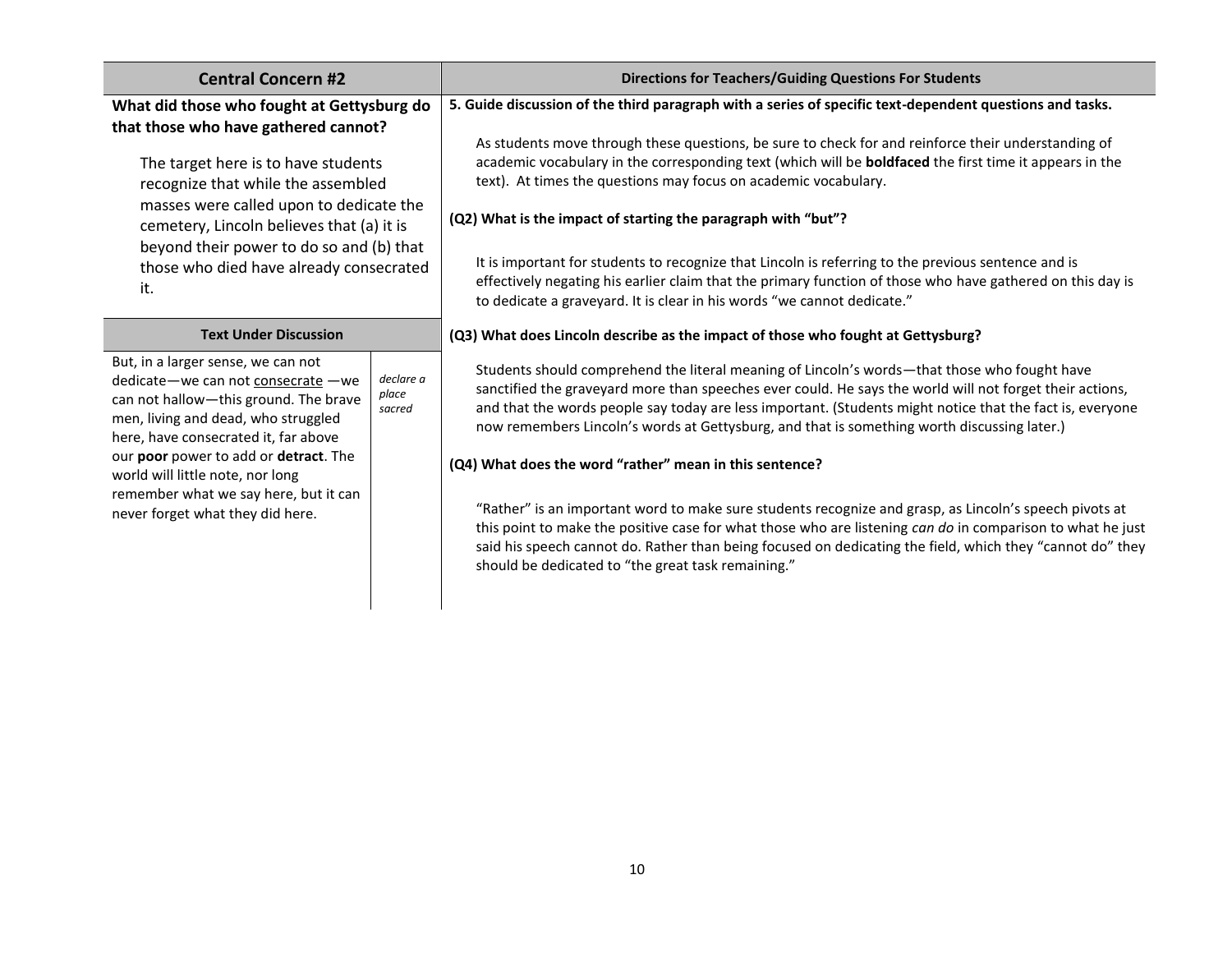| <b>Central Concern #3</b>                                                                                                                                                                                                                                                                                                                                                                                                                                                                                                                                                                                                                                                               | <b>Directions for Teachers/Guiding Questions For Students</b>                                                                                                                                                                                                                                                                                                                                                                                                                                                                                                                                                                                                                                                                                                                                                                                                                                                                                                                                                                                                                                                                                                                                                                                                                                                                                          |  |
|-----------------------------------------------------------------------------------------------------------------------------------------------------------------------------------------------------------------------------------------------------------------------------------------------------------------------------------------------------------------------------------------------------------------------------------------------------------------------------------------------------------------------------------------------------------------------------------------------------------------------------------------------------------------------------------------|--------------------------------------------------------------------------------------------------------------------------------------------------------------------------------------------------------------------------------------------------------------------------------------------------------------------------------------------------------------------------------------------------------------------------------------------------------------------------------------------------------------------------------------------------------------------------------------------------------------------------------------------------------------------------------------------------------------------------------------------------------------------------------------------------------------------------------------------------------------------------------------------------------------------------------------------------------------------------------------------------------------------------------------------------------------------------------------------------------------------------------------------------------------------------------------------------------------------------------------------------------------------------------------------------------------------------------------------------------|--|
| What is the unfinished work that those<br>listening to the speech are asked to achieve?<br>Students should come away from the<br>discussion understanding that Lincoln<br>charges the assembled crowd to carry on<br>the work that those who died at<br>Gettysburg were fighting for: the<br>preservation of self-government.                                                                                                                                                                                                                                                                                                                                                           | (Q5) How does Lincoln use the idea of "unfinished work" to assign responsibility to his listeners?<br>Lincoln accomplishes this in part by refocusing the audience from the work of honoring the dead to the<br>"unfinished work" of fighting for the nation's survival. The word "unfinished" is important; it suggests that the<br>people who died were working on a project that remains undone. It further suggests that while they are<br>finished, or dead, their work is not. The final challenge to the listeners is that they can't consider their work<br>done with a funeral—the listener now has bigger work to do. Lincoln traces the possibility of a new birth<br>arising out of the funeral, but only if the listeners complete the unfinished work.<br>(Q6) What four specific ideas does Lincoln ask his listeners to commit themselves to at the end of his<br>speech?                                                                                                                                                                                                                                                                                                                                                                                                                                                              |  |
| <b>Text Under Discussion</b>                                                                                                                                                                                                                                                                                                                                                                                                                                                                                                                                                                                                                                                            | It is worth going through each point with some care.                                                                                                                                                                                                                                                                                                                                                                                                                                                                                                                                                                                                                                                                                                                                                                                                                                                                                                                                                                                                                                                                                                                                                                                                                                                                                                   |  |
| It is for us the living, rather, to be<br>dedicated here to the unfinished work<br>which they who fought here have thus<br>far so nobly advanced. It is rather for<br>us to be here dedicated to the great<br>task remaining before us-that from<br>these honored dead we take increased<br>devotion to that cause for which they<br>gave the last full measure of<br>devotion-that we here highly resolve<br>without<br>that these dead shall not have died in<br>accom-<br>vain-that this nation, under God, shall<br>plishing<br>have a new birth of freedom-and that<br>anything<br>government of the people, by the<br>people, for the people, shall not perish<br>from the earth. | "Increased devotion to that cause" What cause is this? The cause is to preserve the nation.<br>1.<br>"to resolve that these dead shall not have died in vain" What would it take to ensure that those who<br>2.<br>died accomplished something? Lincoln implies that the living need to ensure that they win the fight,<br>so that those who have already died did not die having accomplishing nothing. The unfinished work<br>includes the fact that the struggle continues for a new birth of freedom.<br>"that this nation should have a new birth of freedom" According to the address, when was this<br>3.<br>nation's first birth of freedom? In the first line of the address, Lincoln describes the birth of freedom<br>in this country in 1776.<br>"That government shall not perish from the earth" What if Lincoln ended before this last phrase,<br>4.<br>and ended with a "new birth of freedom?" Lincoln ends his speech generalizing his defense of self-<br>government to apply across the globe ("the earth"). This returns to the theme of day one, the speech<br>is not only about the survival of a place, but an idea.<br>6. Conclude class by asking students to rewrite their translation of Lincoln's third paragraph.<br>Based on what they have learned, students rewrite their translation of Lincoln's closing paragraph. |  |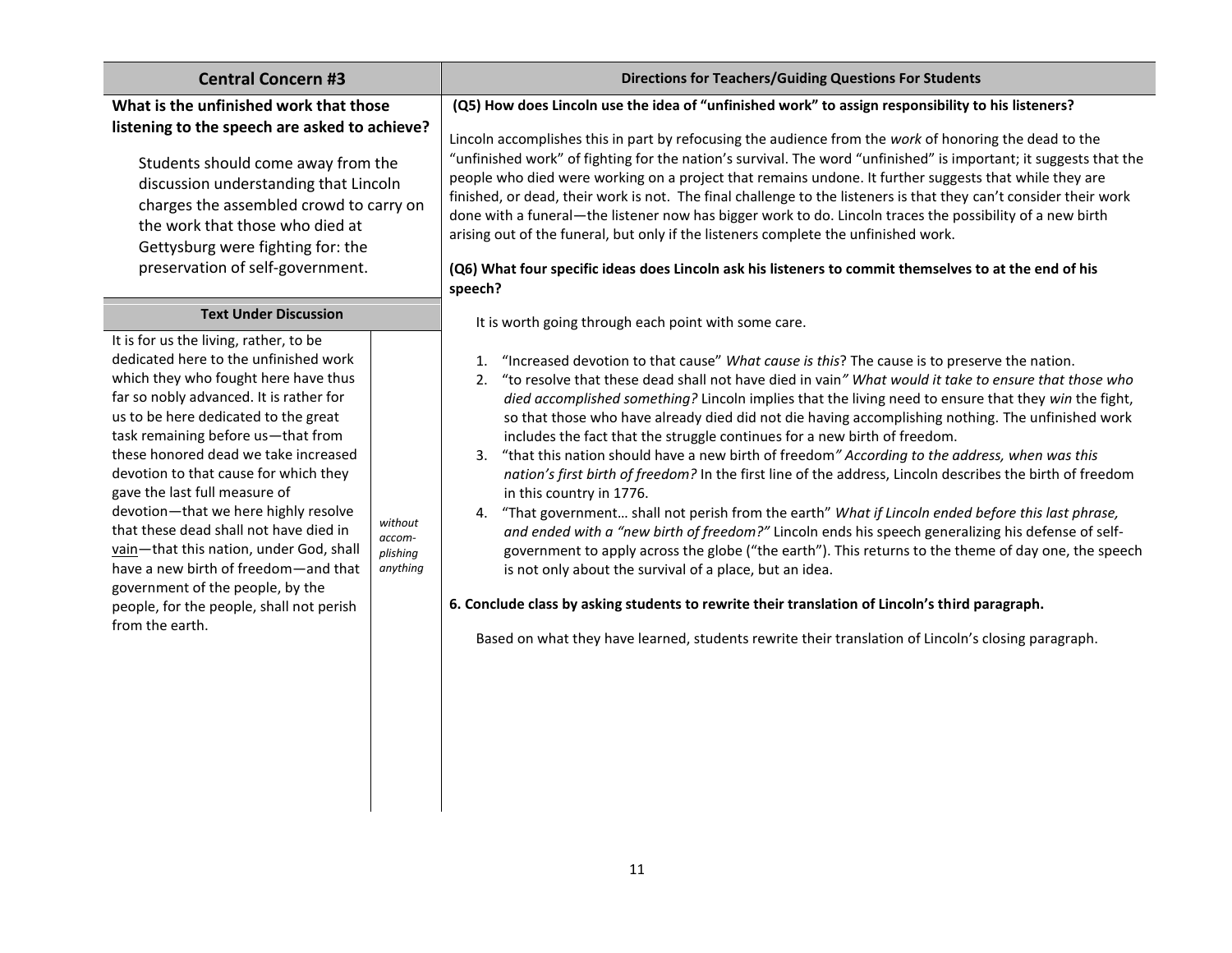## **Section 3: A nation as a place and an idea**

**Section 3 Activities** focus on CCSS Standards RI.9-10.1; RI.9-10.4, 6 & 8; W.9-10.1, 4 & 9; SL.9-10.1; and L.9-10.4-6.

- 1. Students trace the accumulated meaning of the word "dedicate" throughout the text.
- 2. Teacher wraps up of "dedication" conversation.
- 3. Students write a page length essay based on the on the structure of Lincoln's argument.

| <b>Central Concern #1</b>                                                                                                               | <b>Directions for Teachers/Guiding Questions For Students</b>                                                                                                                                                                                                                                                                                                                                                                                                                                                                                                                                                  |
|-----------------------------------------------------------------------------------------------------------------------------------------|----------------------------------------------------------------------------------------------------------------------------------------------------------------------------------------------------------------------------------------------------------------------------------------------------------------------------------------------------------------------------------------------------------------------------------------------------------------------------------------------------------------------------------------------------------------------------------------------------------------|
| How does the meaning of                                                                                                                 | 1. Students trace the accumulated meaning of the word "dedicate" throughout the text.                                                                                                                                                                                                                                                                                                                                                                                                                                                                                                                          |
| "dedicate" change over the course<br>of the text, and what does this<br>reveal about the Gettysburg                                     | (Q1) Look carefully at Lincoln's speech, how many times does he use the word "dedicate"? Circle the verb each time it<br>appears in the text.                                                                                                                                                                                                                                                                                                                                                                                                                                                                  |
| address?                                                                                                                                | One instructional aim is to get students to reflect on how lingering on a key word can help to unlock the meaning of<br>a piece. In a speech of only three short paragraphs, Lincoln uses a form of the word "dedicate" six times.                                                                                                                                                                                                                                                                                                                                                                             |
| By analyzing the different ways<br>Lincoln uses the verb, students<br>encounter the deep argument                                       | (Q2) What does the word "dedicate," mean the first two times Lincoln uses it, and what other verb is closely linked to<br>it the first two times it appears?                                                                                                                                                                                                                                                                                                                                                                                                                                                   |
| embedded in Lincoln's text.                                                                                                             | Point out that the first two instances of "dedicated" are closely linked to "conceived," and discuss how the latter<br>shades the meaning of "dedicated" when applied to the proposition being defended ("all men are created equal").<br>So, here "dedicated" expresses how the country is founded, or based on an idea or ideal.                                                                                                                                                                                                                                                                             |
| <b>Text Under Discussion</b>                                                                                                            | (Q3) How is "dedicate" used the next two times, and how does it relate to the word consecrate? Who is now doing the                                                                                                                                                                                                                                                                                                                                                                                                                                                                                            |
| Four score and seven years ago our<br>fathers brought forth on this continent,                                                          | dedicating?                                                                                                                                                                                                                                                                                                                                                                                                                                                                                                                                                                                                    |
| a new nation, conceived in Liberty, and<br>dedicated to the proposition that all<br>men are created equal                               | Students should then identify how the meaning of "dedicate" shifts the next two times it is used and linked now to<br>the word consecrate rather than conceive. The meaning of "dedicate" shifts to a very specific kind of religious action<br>- consecrating the ground of the fallen dead by dedicating the field to their memory. This meaning gives dedicate a<br>specifically religious connotation - to consecrate ground is to render it sacred. Additionally, the subject doing the                                                                                                                   |
| [read entire text]                                                                                                                      | action, performing the dedication, shifts from the nation to the assembled crowd.                                                                                                                                                                                                                                                                                                                                                                                                                                                                                                                              |
| that this nation, under God, shall                                                                                                      | (Q4) How does Lincoln use "dedicate" the final two times, and how does it relate to devotion?                                                                                                                                                                                                                                                                                                                                                                                                                                                                                                                  |
| have a new birth of freedom-and that<br>government of the people, by the<br>people, for the people, shall not perish<br>from the earth. | Lincoln finally links dedication to "devotion to the cause for which they gave their life." The last meaning of the word<br>"dedicate" relates to the intensity of personal commitment, the notion of "dedicate" as exclusive, full devotion.<br>Students should see how the last two instances of "dedicated" link together the way Lincoln used the word in the<br>first paragraph—connecting the action of the listeners on that day to the greater ideal of preserving the principle of<br>self-government. This analysis lays the foundation for students successfully negotiating the culminating essay. |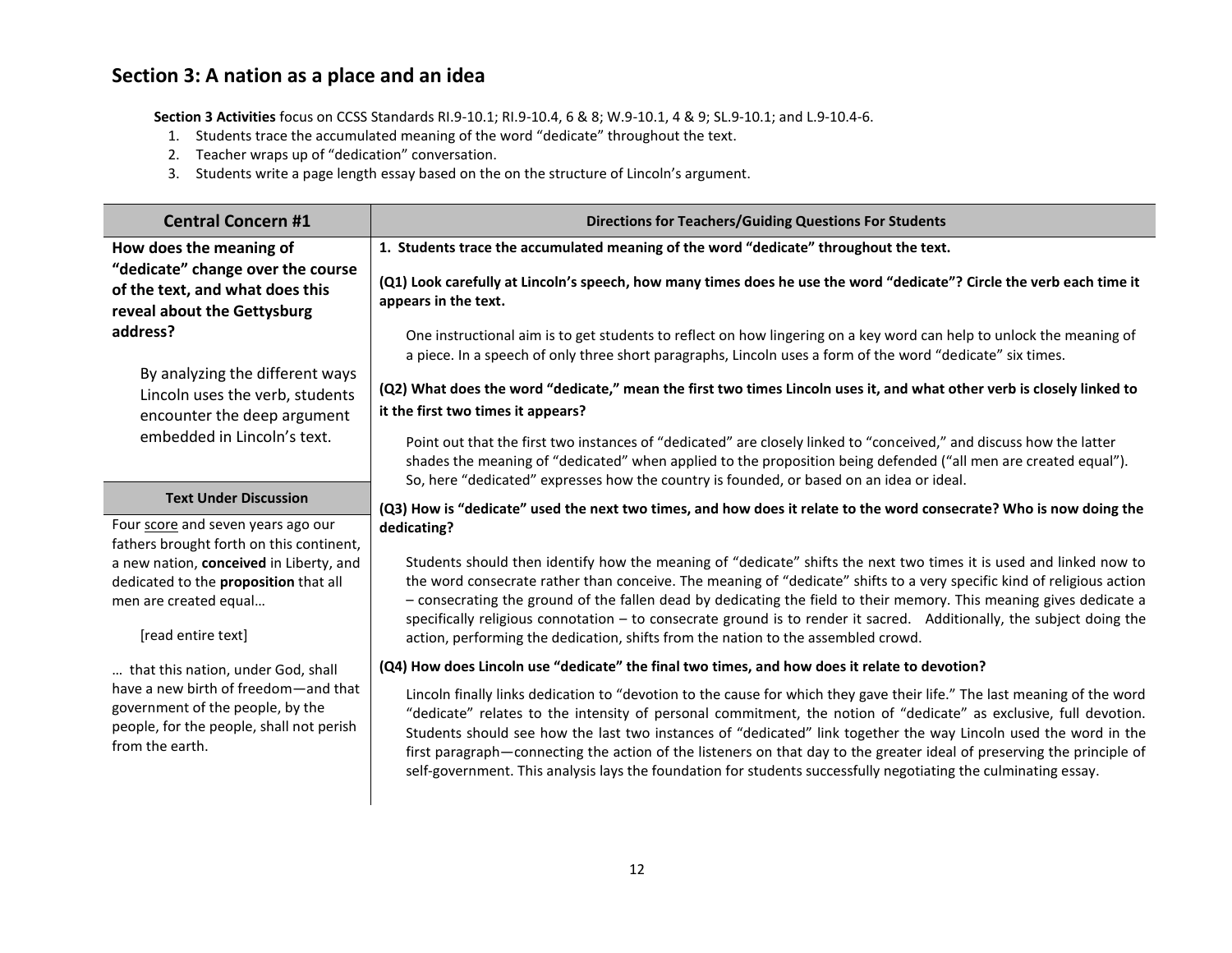| <b>Text Under Discussion</b>                                                                                                                                               | <b>Directions for Teachers/Guiding Questions For Students</b>                                                                                                                                                                                                                                                                                                                                                                                              |  |
|----------------------------------------------------------------------------------------------------------------------------------------------------------------------------|------------------------------------------------------------------------------------------------------------------------------------------------------------------------------------------------------------------------------------------------------------------------------------------------------------------------------------------------------------------------------------------------------------------------------------------------------------|--|
| Four score and seven years ago our fathers<br>brought forth on this continent, a new nation,                                                                               | 2. Summarize how the meanings of "dedicate" accumulate from the beginning of the speech to the end,<br>and explain the impact of the meaning that has built up over the course of the speech.                                                                                                                                                                                                                                                              |  |
| conceived in Liberty, and dedicated to the<br>proposition that all men are created equal                                                                                   | The key discussion for students to have is how "dedicate" accumulates power, beginning with being<br>linked to conception and ending by being tied to devotion. It is important that along the way dedication is                                                                                                                                                                                                                                           |  |
| [read entire text]                                                                                                                                                         | linked to the religious meaning of consecration (and hallowing). The final word Lincoln uses, "devotion"<br>retains the spiritual sense of consecrate. Students should see how dedicate moves from something you                                                                                                                                                                                                                                           |  |
| that this nation, under God, shall have a new<br>birth of freedom-and that government of the<br>people, by the people, for the people, shall not<br>perish from the earth. | believe in to something you fight for. That it moves from being a principle on which our country was built<br>to a spiritual thing that requires our devotion and defense. They should see how the word accumulates<br>meaning and power across the text. A great deal of this work is done through the changing meaning of<br>the word dedicate - to understand the development of this word is to glimpse what Lincoln has done in<br>this short speech. |  |
|                                                                                                                                                                            | 3. Ask students to write a page length essay based on their understanding of Lincoln's Gettysburg Address.                                                                                                                                                                                                                                                                                                                                                 |  |
|                                                                                                                                                                            | The aim of the following prompt is to have students reflect on the particular genius of Lincoln's brief<br>speech-thereby acknowledging that Lincoln's words cannot perform the task set before him and the<br>assembled crowd, so he transforms the occasion into one that challenges his listeners to rededicate<br>themselves to the task of preserving self-government and a new birth of freedom.                                                     |  |
|                                                                                                                                                                            | Essay Prompt: In the last paragraph of the "Gettysburg Address," Lincoln shifts the focus of his<br>speech away from what he says is its purpose at the end of the second paragraph. What reasons<br>does he give for the shift in focus? What does Lincoln think is the task left to those listening to his<br>speech? Use evidence from the text to support your analysis. Formulate an answer to these<br>questions in a thoughtful brief essay.        |  |
|                                                                                                                                                                            | Deseted and care of the coordinates of the discontracted and concerning the control and coordinate and control                                                                                                                                                                                                                                                                                                                                             |  |

Remind students of the work they already completed and encourage them to review their notes and access the information they gathered to craft their response to this prompt. Emphasize that the essay should be well organized and effectively support the point being made with carefully selected evidence.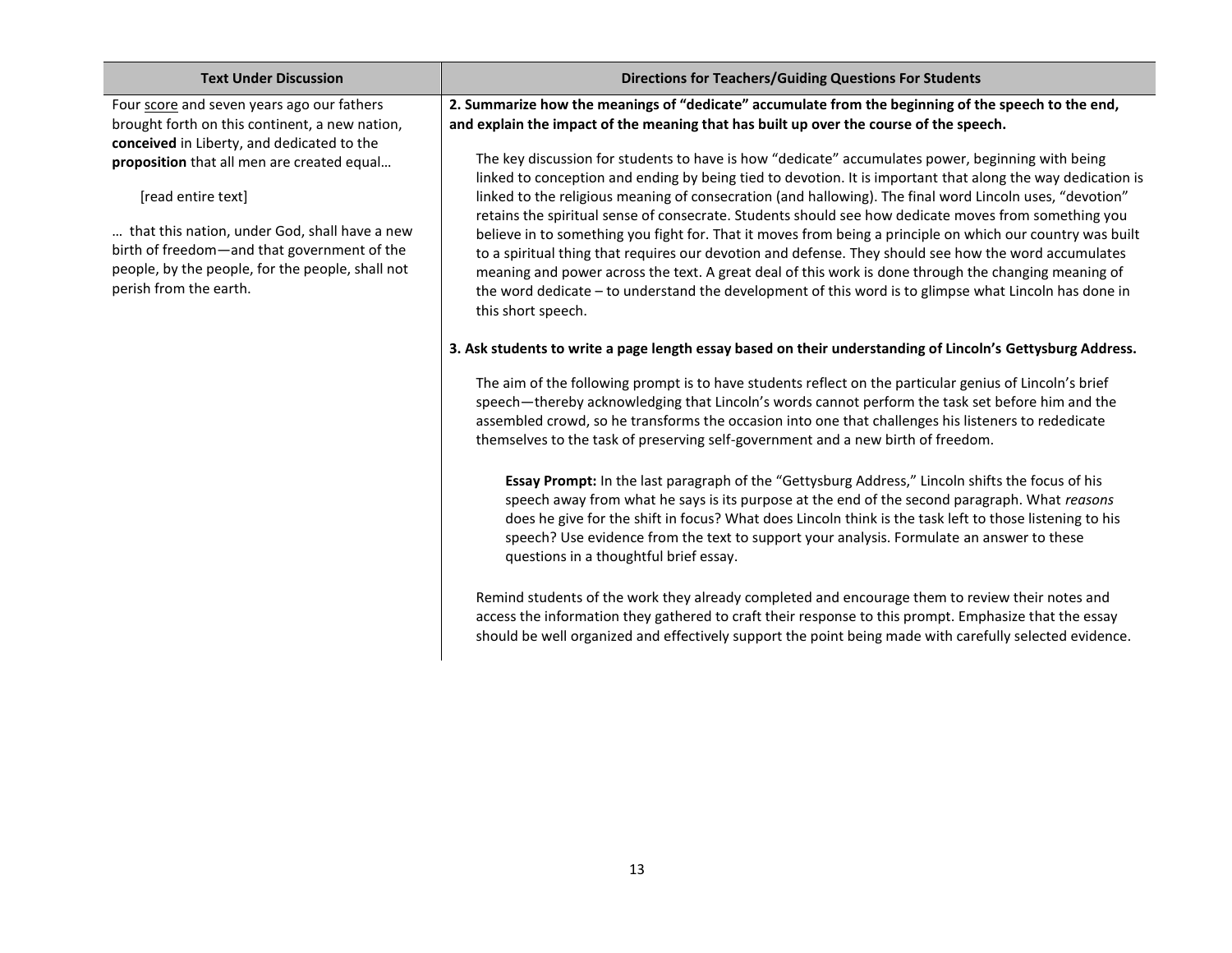## **Appendix I: Samples of non-text dependent questions**

To highlight how a close reading of Lincoln's speech critically relies on text-dependent questions, examples of **non** text-dependent questions are offered below with commentary on why they do not help students understand the text they are reading and take students' attention away from that text which can be misleading and rob precious class time for students and teachers.

| <b>Erroneous Guiding Questions</b>                                                                                                                  | Commentary on why these are misguided questions                                                                                                                                                                                                                                                                                                                                                                                                                                                                   |  |
|-----------------------------------------------------------------------------------------------------------------------------------------------------|-------------------------------------------------------------------------------------------------------------------------------------------------------------------------------------------------------------------------------------------------------------------------------------------------------------------------------------------------------------------------------------------------------------------------------------------------------------------------------------------------------------------|--|
| Have you ever been to a funeral?                                                                                                                    |                                                                                                                                                                                                                                                                                                                                                                                                                                                                                                                   |  |
| Lincoln says that the nation is dedicated to the<br>proposition that "all men are created equal."<br>Why is equality an important value to promote? | The overarching problem with these two questions is that they require no familiarity at all with Lincoln's<br>speech in order to answer them. Both seek to elicit a personal response that relies on individual experience<br>and opinion, and answering them will not move students closer to understanding the "Gettysburg Address."                                                                                                                                                                            |  |
| Why did the North fight the civil war?                                                                                                              | Answering these sorts of questions require students to go outside the text, and indeed in this particular<br>instance asking them these questions actually undermine what Lincoln is trying to say. Lincoln nowhere in<br>the Gettysburg Address distinguishes between the North and South (or northern versus southern soldiers for<br>that matter). Answering such questions take the student away from the actual point Lincoln is making in the<br>text of the speech regarding equality and self-government. |  |
| Did Lincoln think that the North was going to<br>"pass the test" that the civil war posed?                                                          |                                                                                                                                                                                                                                                                                                                                                                                                                                                                                                                   |  |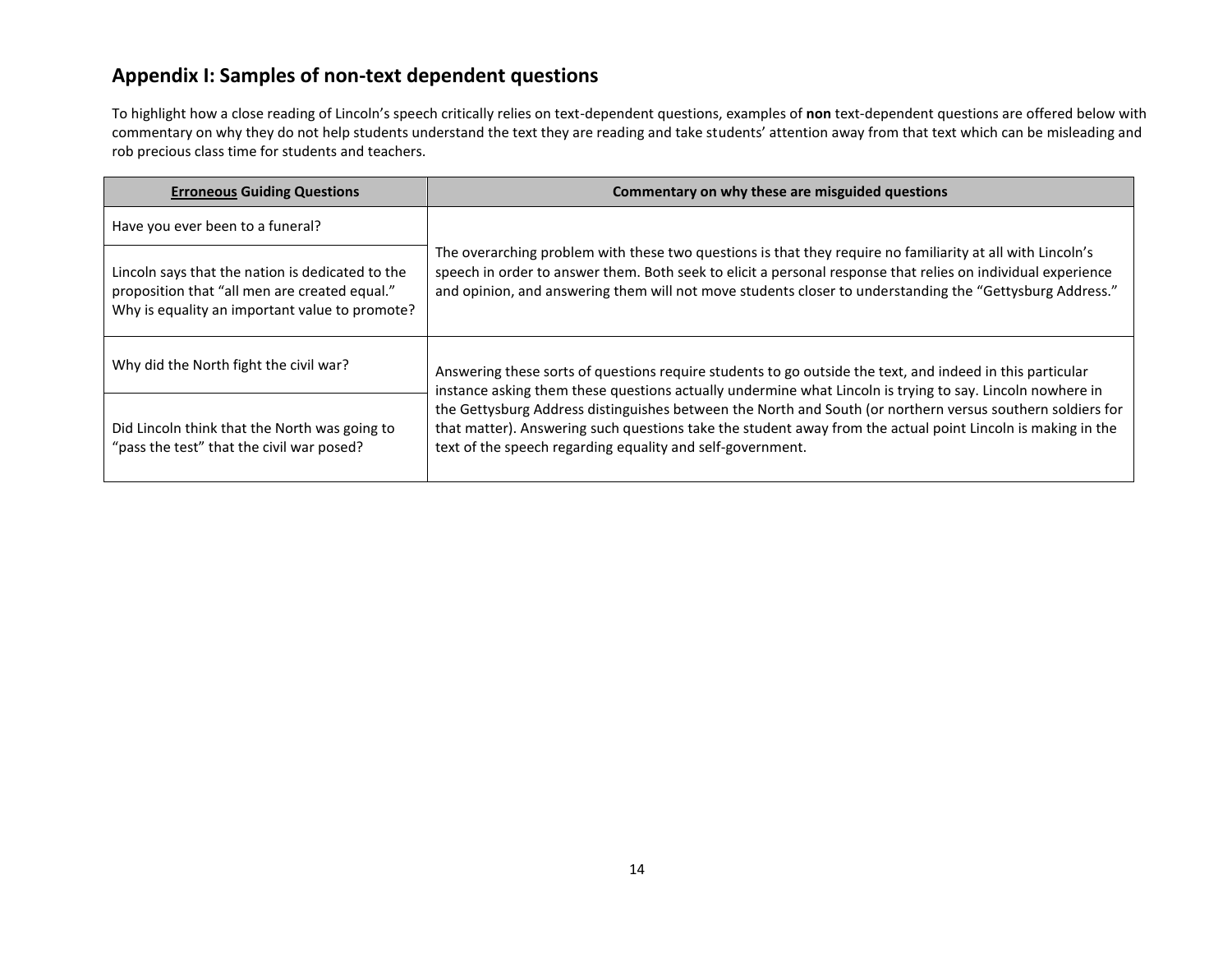## **Appendix II: Additional ELA activities/tasks**

### **1. Comparison of two drafts of Lincoln's speech**

| <b>Instructional Commentary</b>                                                                                                                                                                                                                                                                                                 | <b>Instructional Resources</b>                                                                                                                                                                                                                                     |
|---------------------------------------------------------------------------------------------------------------------------------------------------------------------------------------------------------------------------------------------------------------------------------------------------------------------------------|--------------------------------------------------------------------------------------------------------------------------------------------------------------------------------------------------------------------------------------------------------------------|
| As it turns out, Lincoln wrote five different versions of the                                                                                                                                                                                                                                                                   | An exhibition at the Library of Congress on the Gettysburg Address:                                                                                                                                                                                                |
| Gettysburg Address. While they are all similar, there are<br>significant and discernable differences when comparing his first                                                                                                                                                                                                   | http://www.myloc.gov/Exhibitions/gettysburgaddress/Pages/default.aspx                                                                                                                                                                                              |
| draft with the final "Bliss" draft. By analyzing the textual<br>differences between those two versions students can see what<br>changes Lincoln made and how those changes affected the<br>meaning and tone of the Gettysburg Address.                                                                                          | Images at the Library of Congress of the very first draft ("Nicolay Copy") in Lincoln's own<br>handwriting:<br>http://www.myloc.gov/Exhibitions/gettysburgaddress/exhibitionitems/ExhibitObjects/NicolayCopy.<br><u>aspx</u>                                       |
| After explaining the existence of multiple drafts of the texts<br>(perhaps by utilizing one or more of the web pages listed to the<br>right), the teacher should direct students to compare and<br>contrast the two versions provided below, encouraging them to<br>take notes on the differences that they see between them in | A brief three minute video on why the "Nicolay" version is thought to be the version<br>Lincoln actually read at the ceremony:<br>http://www.myloc.gov/Multimedia/Gettysburg.aspx<br>The only known photograph of Lincoln at Gettysburg on the day of the address: |
| order to answer the initial comparison activity below.                                                                                                                                                                                                                                                                          | http://www.myloc.gov/Exhibitions/gettysburgaddress/exhibitionitems/ExhibitObjects/LincolnOnPla<br>tform.aspx                                                                                                                                                       |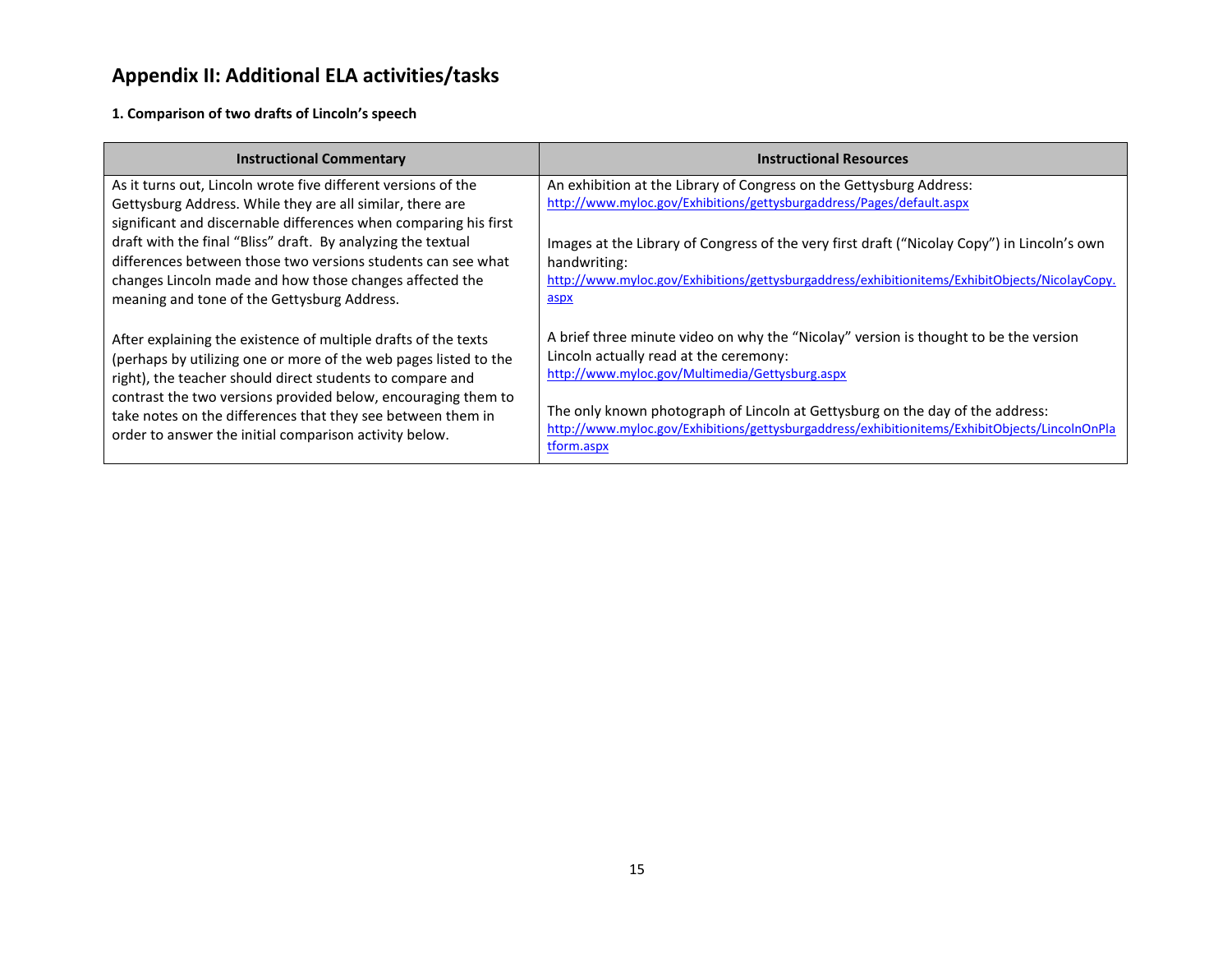| First Draft or "Nicolay" version |                                                                                                                                                                                                                                                                                                                                                                                                                                                                                                                                                                                                                                                                                                               | <b>Final Draft or "Bliss" version</b>                                                                                                                                                                                                                                                                                                                                                                                                                                                                                                                                                                                                                                                                                                                                                                                                                                                                                                                                          |  |
|----------------------------------|---------------------------------------------------------------------------------------------------------------------------------------------------------------------------------------------------------------------------------------------------------------------------------------------------------------------------------------------------------------------------------------------------------------------------------------------------------------------------------------------------------------------------------------------------------------------------------------------------------------------------------------------------------------------------------------------------------------|--------------------------------------------------------------------------------------------------------------------------------------------------------------------------------------------------------------------------------------------------------------------------------------------------------------------------------------------------------------------------------------------------------------------------------------------------------------------------------------------------------------------------------------------------------------------------------------------------------------------------------------------------------------------------------------------------------------------------------------------------------------------------------------------------------------------------------------------------------------------------------------------------------------------------------------------------------------------------------|--|
| Paragraph<br>First               | Four score and seven years ago our fathers brought forth, upon<br>this continent, a new nation, conceived in liberty, and dedicated<br>to the proposition that "all men are created equal."                                                                                                                                                                                                                                                                                                                                                                                                                                                                                                                   | Four score and seven years ago our fathers brought forth on this continent, a<br>new nation, conceived in Liberty, and dedicated to the proposition that all men<br>are created equal.                                                                                                                                                                                                                                                                                                                                                                                                                                                                                                                                                                                                                                                                                                                                                                                         |  |
| Second Paragraph                 | Now we are engaged in a great civil war, testing whether that<br>nation, or any nation so conceived, and so dedicated, can long<br>endure. We are met on a great battle field of that war. We have<br>come to dedicate a portion of it, as a final resting place for those<br>who died here, that the nation might live. This we may, in all<br>propriety do. But, in a larger sense, we can not dedicate-we can<br>not consecrate-we can not hallow, this ground-The brave men,<br>living and dead, who struggled here, have hallowed it, far above<br>our poor power to add or detract. The world will little note, nor<br>long remember what we say here; while it can never forget what<br>they did here. | Now we are engaged in a great civil war, testing whether that nation, or any<br>nation so conceived and so dedicated, can long endure. We have come to<br>dedicate a portion of that field, as a final resting place for those who here gave<br>their lives that that nation might live. It is altogether fitting and proper that we<br>should do this.                                                                                                                                                                                                                                                                                                                                                                                                                                                                                                                                                                                                                        |  |
| Third Paragraph                  | It is rather for us, the living, we here be dedicated to the great<br>task remaining before us - that, from these honored dead we<br>take increased devotion to that cause for which they here, gave<br>the last full measure of devotion-that we here highly resolve<br>these dead shall not have died in vain; that the nation, shall have<br>a new birth of freedom, and that government of the people by the<br>people for the people, shall not perish from the earth.                                                                                                                                                                                                                                   | But, in a larger sense, we can not dedicate---we can not consecrate---we can not<br>hallow---this ground. The brave men, living and dead, who struggled here, have<br>consecrated it, far above our poor power to add or detract. The world will little<br>note, nor long remember what we say here, but it can never forget what they<br>did here. It is for us the living, rather, to be dedicated here to the unfinished<br>work which they who fought here have thus far so nobly advanced. It is rather<br>for us to be here dedicated to the great task remaining before us---that from<br>these honored dead we take increased devotion to that cause for which they<br>gave the last full measure of devotion---that we here highly resolve that these<br>dead shall not have died in vain---that this nation, under God, shall have a new<br>birth of freedom---and that government of the people, by the people, for the<br>people, shall not perish from the earth. |  |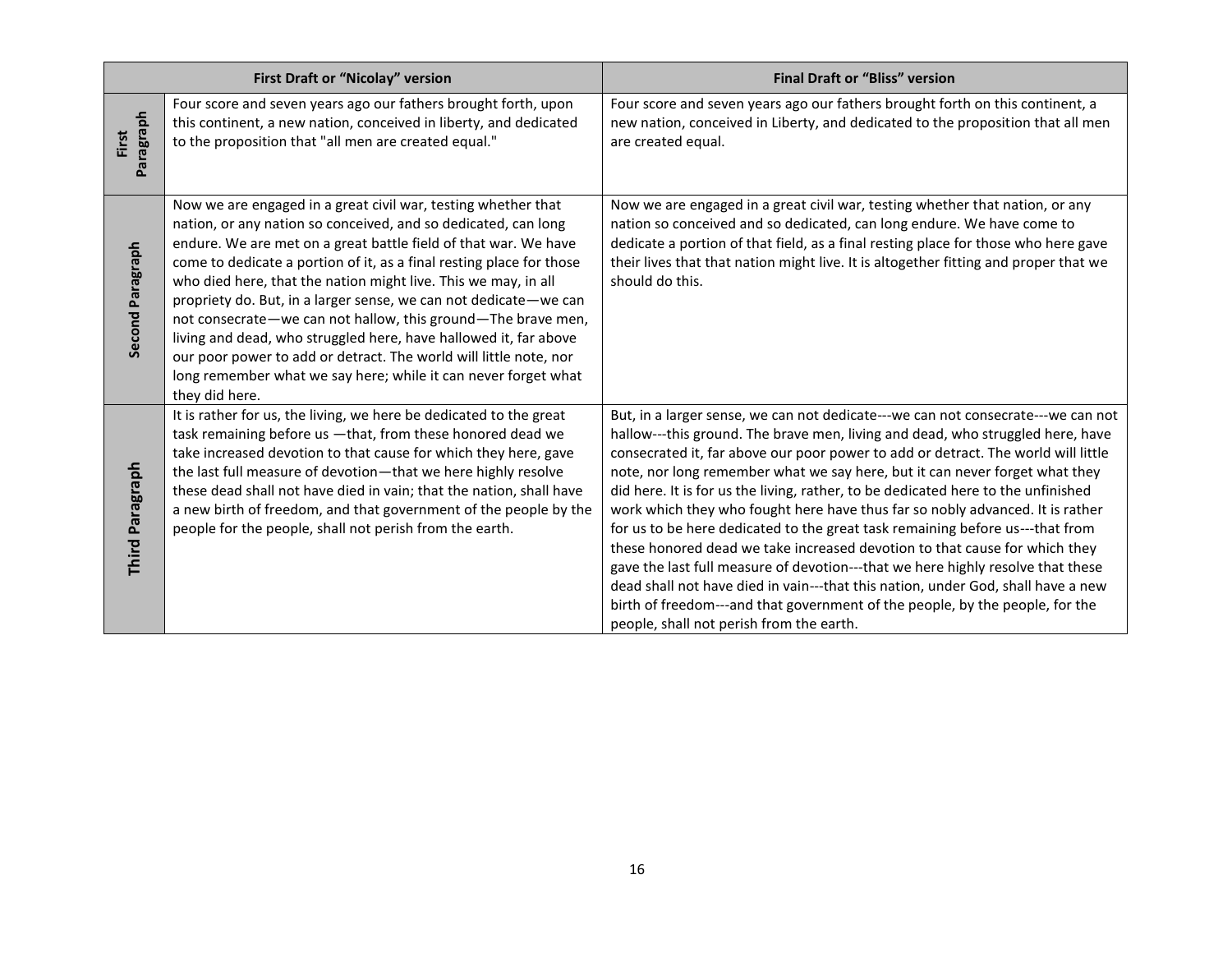| <b>Directions for Teachers/Guiding Questions For Students</b>                                                                                                                                     |                                                                  |  |
|---------------------------------------------------------------------------------------------------------------------------------------------------------------------------------------------------|------------------------------------------------------------------|--|
| (Q1) Find three small (but not trivial) changes that Lincoln made between the two versions and explain what the impact of the change was on the meaning<br>and/or tone of the Gettysburg Address. |                                                                  |  |
| <b>First Draft or "Nicolay" version</b>                                                                                                                                                           | <b>Final Draft or "Bliss" version</b>                            |  |
| "to dedicate a portion of it"                                                                                                                                                                     | "dedicate a portion of that field"                               |  |
| "This we may, in all propriety do."                                                                                                                                                               | "It is altogether fitting and proper that we should do this."    |  |
| "have hallowed it"                                                                                                                                                                                | "have consecrated it"                                            |  |
| "while it can never forget what they did here"                                                                                                                                                    | "but it can never forget what they did here"                     |  |
| "It is rather for us, the living, we here be dedicated"                                                                                                                                           | "It is for us the living, rather, to be dedicated"               |  |
| "that the nation, shall have a new birth of freedom"                                                                                                                                              | "that this nation, under God, shall have a new birth of freedom" |  |

| <b>Guiding Questions for Students</b>                                                                                                                                                                                                                                                                                                                                                                                                         | <b>Instructional Commentary for Teachers</b>                                                                                                                                                                                                                                                                                                                                                                                                                               |
|-----------------------------------------------------------------------------------------------------------------------------------------------------------------------------------------------------------------------------------------------------------------------------------------------------------------------------------------------------------------------------------------------------------------------------------------------|----------------------------------------------------------------------------------------------------------------------------------------------------------------------------------------------------------------------------------------------------------------------------------------------------------------------------------------------------------------------------------------------------------------------------------------------------------------------------|
| (Q2) Lincoln made several small but significant changes to the first draft of<br>the Gettysburg Address. For example, he changed the phase "those who<br>died here" to read in the final draft as "those who here gave their lives."<br>What is the effect of moving "here" from the end of the phrase to the<br>middle? Of changing "died" to "gave their lives"?                                                                            | After examining the two different versions and identifying several changes on<br>their own, students will be attuned to the subtle differences between the texts<br>and should be poised to discuss how changes such as this add solemnity and<br>the notion of sacrifice to the final version.                                                                                                                                                                            |
| (Q3) In the final draft Lincoln inserts the following phrase into the body of<br>the third paragraph: "[It is for us the living]  to be dedicated here to the<br>unfinished work which they who fought here have thus far so nobly<br>advanced." What do those words mean, and what do they add both<br>substantively and rhetorically to the final draft "Bliss" version of the<br>Address?                                                  | On the one hand this sentence effectively prepares the ground for the<br>sentence that follows it, highlighting the "unfinished work" to be done. But it<br>also adds a sense of singling out the northern soldiers in particular for special<br>praise, as it was them who fought for and "nobly advanced" the defense of<br>self-government.                                                                                                                             |
| (Q4) Both versions of the Gettysburg Address are three paragraphs long,<br>but Lincoln changed his mind regarding where to locate the break<br>between the second and third paragraphs, creating different opening or<br>topic sentences for the third and final paragraph. Explain how the<br>different topic sentences create different emphases and tone for how one<br>might interpret the meaning of that all-important final paragraph. | The location of the break in the "Nicolay" version emphasizes those that died<br>from those that lived by partitioning them into different paragraphs (the<br>second versus the third). The final "Bliss" version links the living and the dead<br>together, instead emphasizing the ineffectualness of Lincoln's words and the<br>actions of the living to dedicate the graveyard, and creating dramatic tension<br>regarding what then is left for those gathered to do. |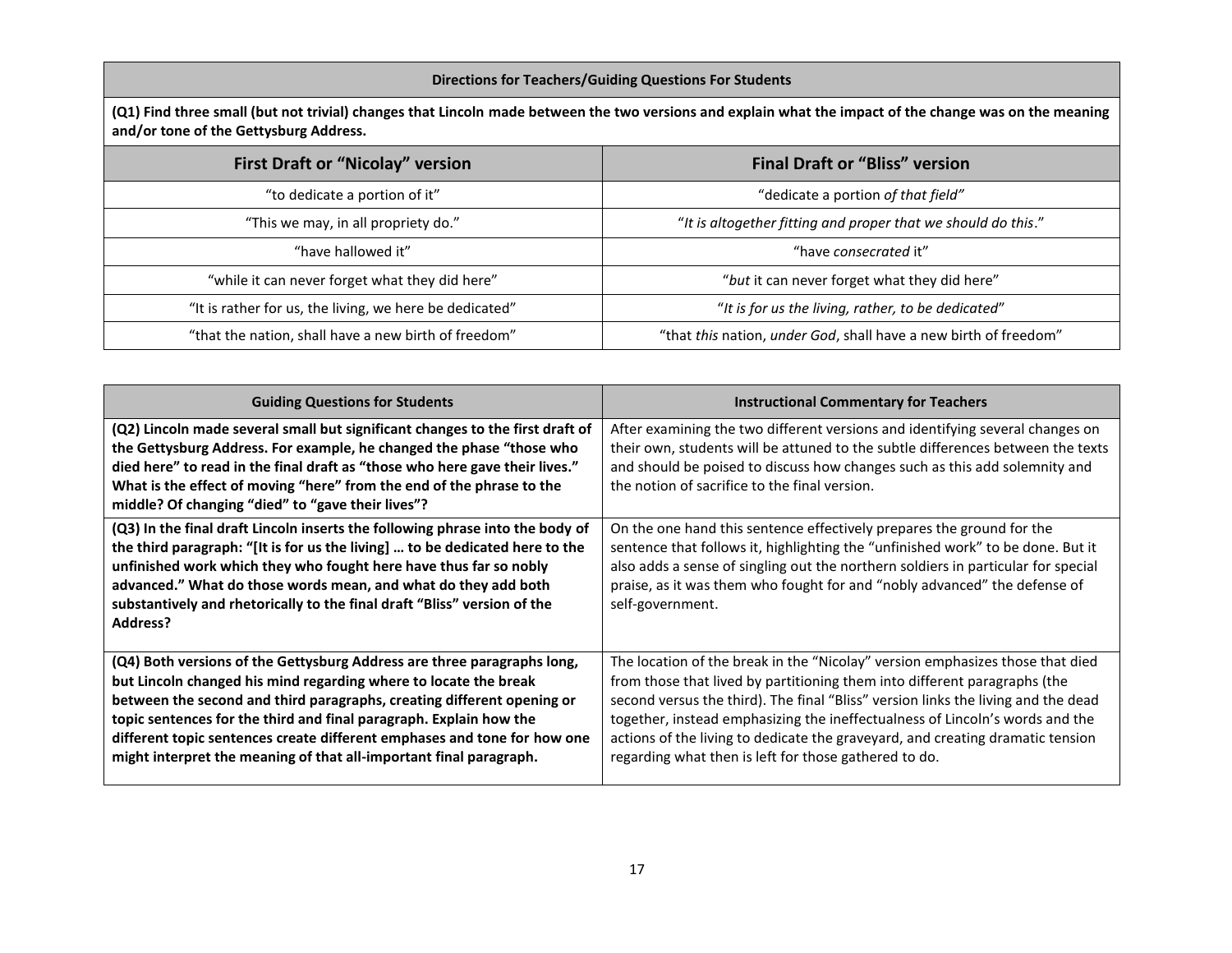#### **2. Recitation of Gettysburg address.**

| <b>Instructional Commentary for Teachers</b>                                                                                                                                                 | <b>Instructional Resources</b>                                                                                                                                                                 |
|----------------------------------------------------------------------------------------------------------------------------------------------------------------------------------------------|------------------------------------------------------------------------------------------------------------------------------------------------------------------------------------------------|
| The teacher should introduce different<br>versions of the text of the Gettysburg Address<br>being read to illustrate the numerous different                                                  | The earliest recorded version of Lincoln's Gettysburg Address being read (W.F. Hooley in 1898):<br>http://memory.loc.gov/cgi-bin/query/r?ammem/berl:@field(NUMBER+@band(berl+136012))          |
| ways it can be delivered. After discussing the<br>versions that were shared with the class,<br>students then can work in pairs or small groups<br>reciting and refining their delivery, with | Charles Laughton (in Ruggles of Red Gap in 1935):<br>http://www.youtube.com/watch?v=0czJEX9Zlwo<br>Sam Waterson:                                                                               |
| perhaps the day culminating in a performance<br>by selected students.                                                                                                                        | http://www.cnn.com/video/data/2.0/video/us/2009/02/12/sot.waterson.lincoln.gettysburg.cnn.html<br>Ken Burns documentary, The Civil War, Episode 5, "The Universe of Battle," 1:29.08 - 1:31:18 |
|                                                                                                                                                                                              | Johnny Cash:<br>http://www.youtube.com/watch?v=5 hYZFUsOuw&feature=player_embedded                                                                                                             |
|                                                                                                                                                                                              | Mashup by Citizens of Central Illinois:<br>http://www.youtube.com/watch?v=74KIjobf47E&feature=related                                                                                          |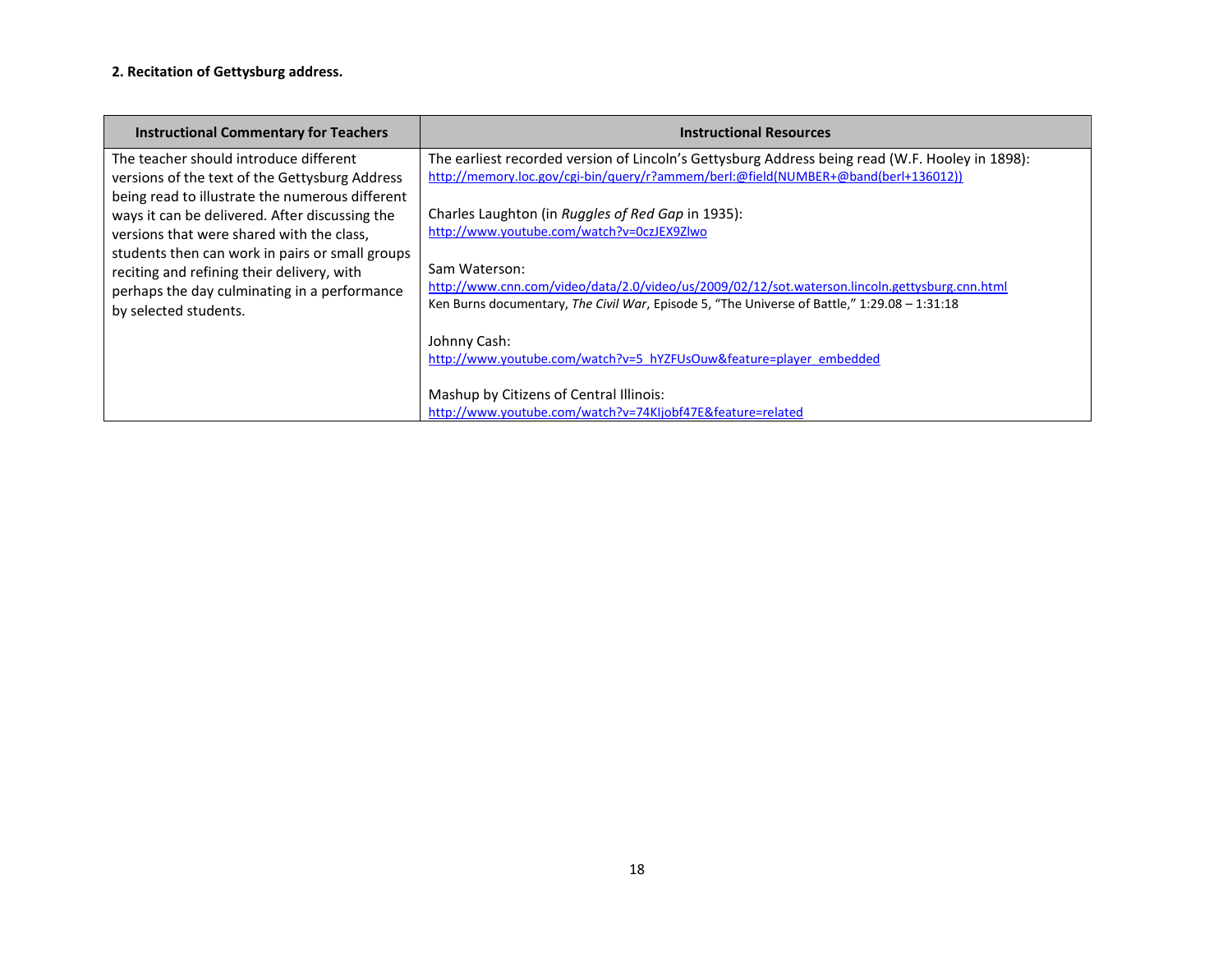## **Appendix III: Additional History/Social Studies activities**

1. **Drawing on the context to illuminate word or idea choice in the speech**

| <b>Guiding Questions</b>                                                                                                                                                                                    | <b>Instructional Commentary for Teachers</b>                                                                                                                                                                                                            |
|-------------------------------------------------------------------------------------------------------------------------------------------------------------------------------------------------------------|---------------------------------------------------------------------------------------------------------------------------------------------------------------------------------------------------------------------------------------------------------|
| (Q1) Lincoln never mentions the word "union" over the course of his<br>speech, instead repeatedly referring to the "nation" instead. What is<br>the effect of selecting this one word instead of the other? | Teachers should elicit from students the difference between a union of<br>states versus a unified nation and then use that knowledge to further<br>interpret and augment their understanding of Lincoln's argument in defense<br>of self-government.    |
| (Q2) What is another word one might expect Lincoln to use in a speech<br>during the Civil War that does not appear in the speech? What is the<br>effect of it not being mentioned?                          | While a variety of words might be offered by students, some particularly<br>intriguing ones worth pursuing during discussion include "Slavery" or<br>"slave"; "North" or "South"; "Gettysburg" or "the battle of Gettysburg";<br>"soldier"; and "blood" |
| (Q3) What do you make of Lincoln's choice to name the Declaration of<br>Independence as the moment of the founding of America.                                                                              | Lincoln makes a very significant choice to tie the founding so closely to the<br>declaration of equality. One could argue the country was instead founded<br>when the constitution was adopted.                                                         |

#### **Guiding Questions for Students / Instructional Commentary for Teachers**

**(Q4) After students have thoroughly analyzed Lincoln's words in the "Gettysburg Address," teachers might want to consider allowing students to examine the debate regarding Lincoln's reading of the Declaration of Independence into the Constitution by examining two very different sources: a**  *Chicago Times* **editorial written shortly after Lincoln delivered his speech, and a historical study of Lincoln's speech written some one hundred and thirty years after. After having read both excerpts, students can discuss the charges leveled against Lincoln in the** *Chicago Times* **editorial and compare those remarks to the pro-Lincoln thesis advanced by Garry Wills in the second excerpt. They can examine and weigh the evidence each source produces as well as look closely at the text of Lincoln's speech for additional evidence in support of one or the other interpretation—the day perhaps ending with an impromptu debate with students assuming one or the other side of the argument.**

|  | Source #1: Editorial, Chicago Times (November 23, 1863) | Source #2: Garry Wills, Lincoln at Gettysburg:<br>The Words that Remade America |
|--|---------------------------------------------------------|---------------------------------------------------------------------------------|
|--|---------------------------------------------------------|---------------------------------------------------------------------------------|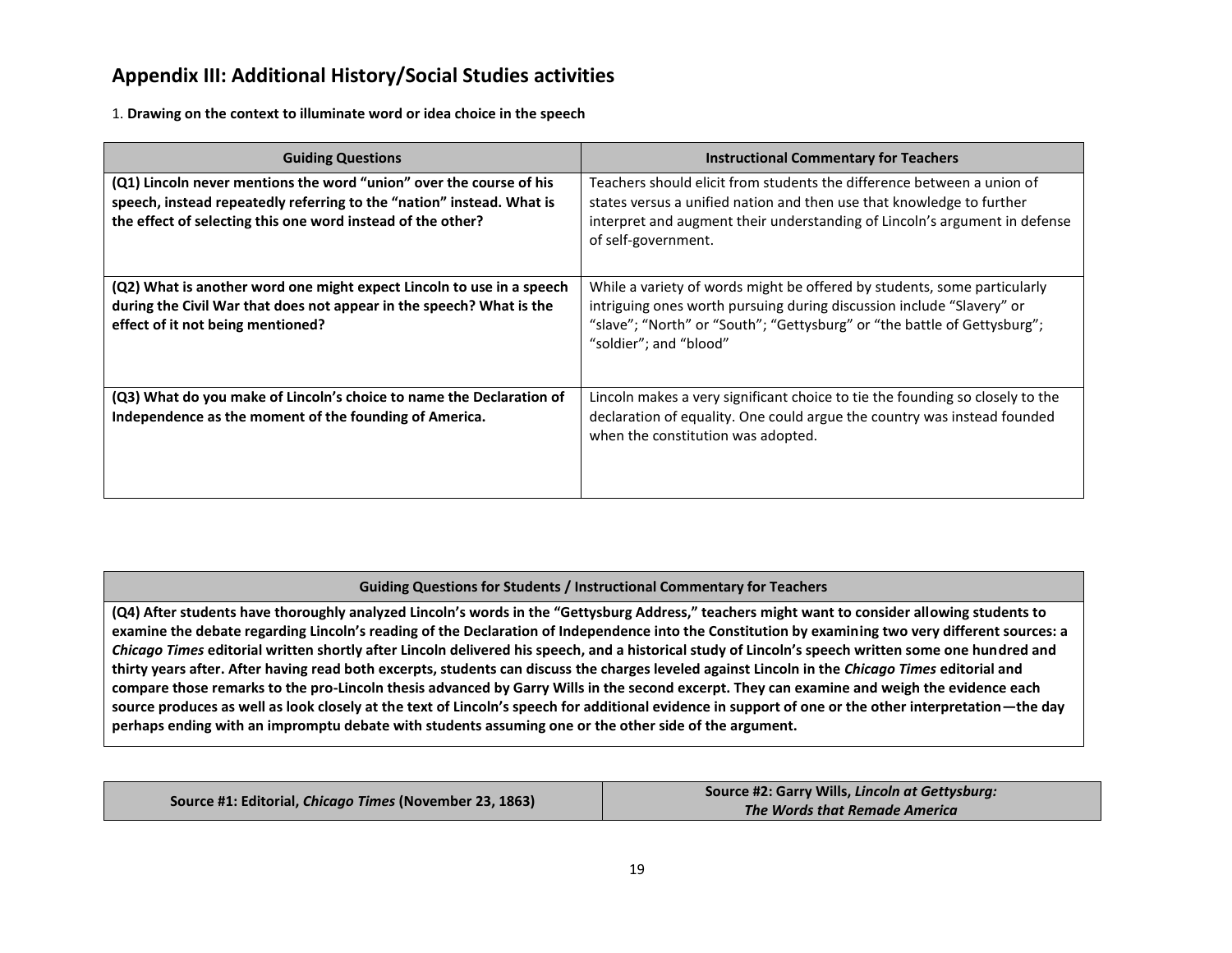| [T]he President's exhibition  was an insult at least to the memories of a<br>part of the dead, whom he was there professedly to honor, $-\text{in}$ its<br>misstatement of the cause for which they died, it was a perversion of<br>history so flagrant that the most extended charity cannot regard it as<br>otherwise than willful As a refutation we copy certain clauses in the<br>Federal constitution:                                                                                                                                                                                                                                                                                         | The tragedy of macerated bodies  are transfigured in Lincoln's rhetoric,<br>where the physical residue of battle is volatilized as the product of an<br>experiment testing whether a government can maintain the proposition of<br>equality. The stakes of the three days' butchery are made intellectual, with<br>abstract truths being vindicated. Despite verbal gestures to "that" battle<br>and the men who died "here," there are no particulars mentioned by                                                                                                                                                                                                                                                                                                                                                                                              |
|------------------------------------------------------------------------------------------------------------------------------------------------------------------------------------------------------------------------------------------------------------------------------------------------------------------------------------------------------------------------------------------------------------------------------------------------------------------------------------------------------------------------------------------------------------------------------------------------------------------------------------------------------------------------------------------------------|------------------------------------------------------------------------------------------------------------------------------------------------------------------------------------------------------------------------------------------------------------------------------------------------------------------------------------------------------------------------------------------------------------------------------------------------------------------------------------------------------------------------------------------------------------------------------------------------------------------------------------------------------------------------------------------------------------------------------------------------------------------------------------------------------------------------------------------------------------------|
| "Representatives and direct taxes shall be apportioned among the several<br>States which may be included in this Union, according to their respective<br>numbers, which shall be determined by adding to the whole number of free<br>persons, including those bound to service for a term of years, and excluding<br>Indians not taxed, three-fifths of all other persons."                                                                                                                                                                                                                                                                                                                          | Lincoln--no names of men or sites or units, or even of sides (the<br>Southerners are part of the "experiment," not foes mentioned in anger or<br>rebuke) His speech hovers far above the carnage. He lifts the battle to a<br>level of abstraction that purges it of grosser matter--even "earth" is<br>mentioned as the thing from which the tested form of government shall not<br>perish The nightmare realities have been etherialized in the crucible of his<br>language                                                                                                                                                                                                                                                                                                                                                                                    |
| "The migration or importation of such persons as any of the States now<br>existing shall think proper to admit shall not be prohibited by the Congress<br>prior to the year 1808, but a tax or duty may be imposed on such<br>importation, not exceeding ten dollars for each person No amendment to<br>the constitution, made prior to 1808, shall affect the preceding clause."<br>"No person held to service or labor in one State under the laws thereof,<br>escaping into another, shall, in consequence of any law or regulation<br>therein, be discharged from such service or labor, but shall be delivered up<br>on claim of the party to whom such service or labor may be due."           | But that was just the beginning of this complex transformation. Lincoln did<br>for the whole Civil War what he accomplished for the single battlefield. He<br>has prescinded from messy squabbles over constitutionality, sectionalism,<br>property, states. Slavery is not mentioned, any more than Gettysburg is.<br>The discussion is driven back and back, beyond the historical particulars, to<br>great ideals that are made to grapple naked in an airy battle of the mind.<br>Lincoln derives a new, a transcendental, significance from this bloody<br>episode                                                                                                                                                                                                                                                                                          |
| Do these provisions in the constitution dedicate the nation to "the<br>proposition that all men are created equal"? Mr. Lincoln occupies his<br>present position by virtue of this constitution, and is sworn to the<br>maintenance and enforcement of these provisions. It was to uphold this<br>constitution, and the Union created by it, that our officers and soldiers gave<br>their lives at Gettysburg. How dared he, then, standing on their graves,<br>misstate the cause for which they died, and libel the statesmen who<br>founded the government? They were men possessing too much self-respect<br>to declare that negroes were their equals, or were entitled to equal<br>privileges. | [H]e not only put the Declaration in a new light as a matter of founding law,<br>but put its central proposition, equality, in a newly favored position as a<br>principle of the Constitution (which, as the Chicago Times noticed, never<br>uses the word). What had been a mere theory--that the nation preceded<br>the states, in time and importance--now became a lived reality of the<br>American tradition. The results of this were seen almost at once. Up to the<br>Civil War, "the United States" was invariably a plural noun: "The United<br>States are a free government." After Gettysburg, it became a singular: "The<br>United States is a free government." This was a result of the whole mode of<br>thinking Lincoln expressed in his acts as well as his words, making union not<br>a mystical hope but a constitutional reality (37, 145). |